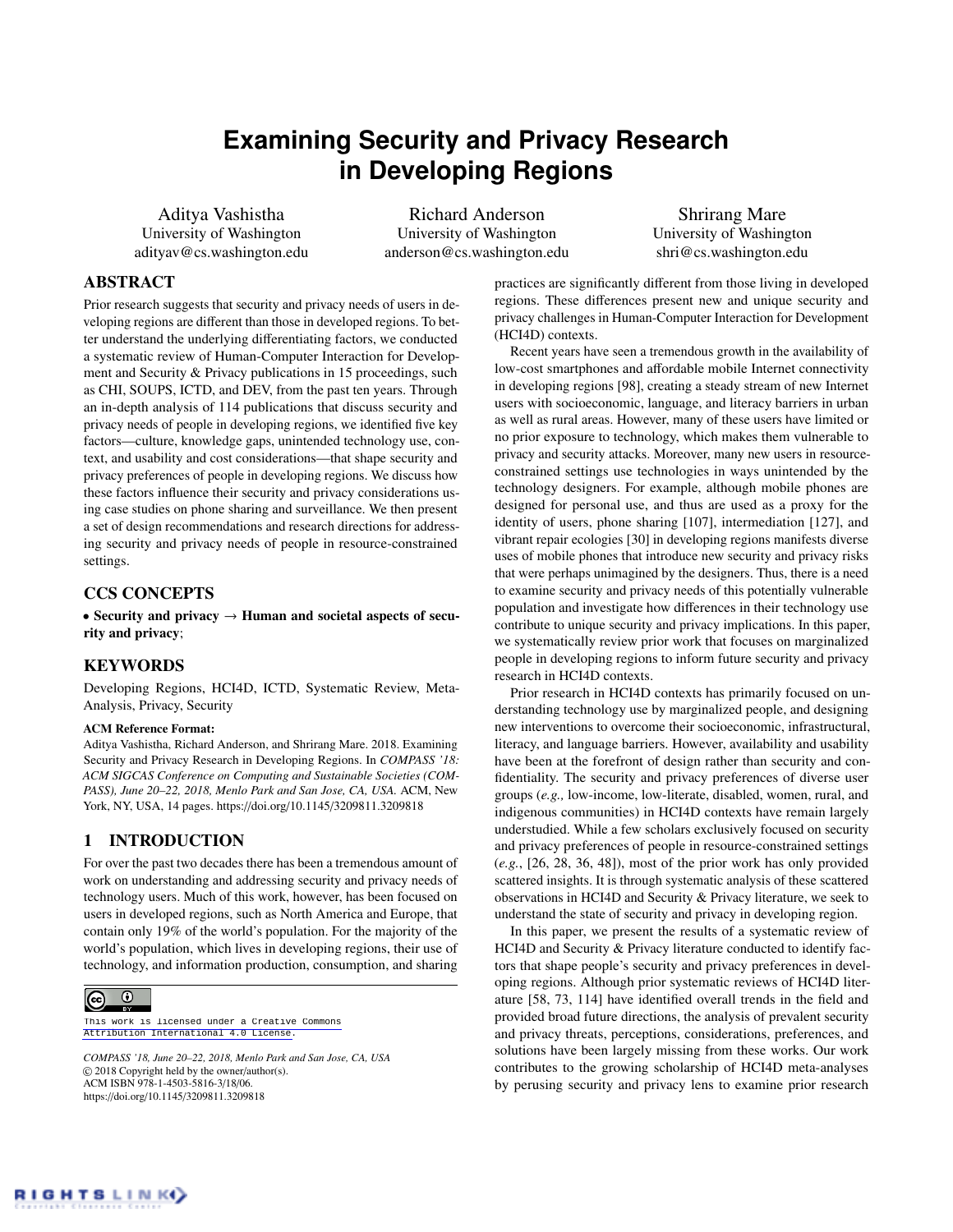in HCI4D contexts. We conduct an in-depth examination of 114 papers from 15 proceedings to identify key insights about security and privacy behaviors of marginalized people in developing regions. Through thematic analysis on the findings of these papers, we identify five key factors—culture, knowledge gaps, unintended technology use, context, and usability and cost considerations—that significantly shape security and privacy landscape in developing regions. We present case studies on two phenomena, phone sharing and surveillance, common in both developed and developing regions to highlight how the interplay of these factors impact security and privacy of marginalized people in HCI4D contexts. Finally, we present a set of design considerations and research directions for future security and privacy research in developing regions. Through our systematic review, we aim to provide HCI4D as well as Security & Privacy researchers a holistic understanding of the factors that shape security and privacy behavior of people in developing regions.

### 2 METHODOLOGY

Our methods to identify prior literature for analysis were similar to those used by other scholars for conducting systematic reviews [\[58,](#page-11-0) [61,](#page-11-2) [130\]](#page-13-1). We surveyed HCI4D literature for the past ten years to identify papers that report on security or privacy behavior of people in resource-constrained settings. We examined papers in 24 HCI4D and Security & Privacy proceedings including CHI, CSCW, ICTD, DEV, SOUPS, IEEE S&P, and USENIX Security, among others. For proceedings that were indexed in the ACM Digital Library, we used ACM's built-in search; for other proceedings, we used the search function of Google Scholar. To identify HCI4D papers, we used the search terms 'ICTD', 'HCI4D', 'developing regions', 'resource-constrained settings', 'low-income', 'global development', and 'international development'. Since we aimed to identify papers that report on any security or privacy related behavior, even if it was just a cursory mention and not the focus of the paper, we searched for HCI4D papers in which the terms 'security', 'privacy', or their variations ('secure', 'securing', 'private', 'sensitive') occurred anywhere within the text including title, abstract, keyword, and the body.

Our search yielded 517 papers from all but one proceedings. We conducted two passes to identify relevant papers from this list. In our first pass, we removed posters and position papers (*i.e.*, less than four pages), and papers that had the term 'security', 'privacy', or their variations only in the references section. In our second pass, we carefully reviewed each paper by reading its title, abstract, and introduction, and skimming other sections. We then removed papers that did not provide any insights about the state of security and privacy for people in resource-constrained settings. For example, although the paper titled 'Early Adopters of the Internet and Social Media in Cuba' [\[66\]](#page-11-3) contained relevant keywords, we removed it in our second pass since the keyword 'privacy' occurred only in the context of methodology (*e.g.*, to anonymize study data to protect participants' privacy). Our first and second passes eliminated 50 and 353 papers, respectively, narrowing the final set to 114 papers from 15 proceedings. Table [1](#page-1-0) shows the name of proceedings, the initial number of papers that our search presented, and the final number of papers obtained after completing two passes.

To critically review the remaining 114 papers, we prepared a rubric to fill for each paper with information about its domain (*e.g.,*

<span id="page-1-0"></span>

| Proceedings          | <b>Initial</b><br>count | <b>Final</b><br>count | <b>Proceedings</b>     | <b>Initial</b><br>count | Final<br>count |
|----------------------|-------------------------|-----------------------|------------------------|-------------------------|----------------|
| <b>ACM DEV</b>       | 64                      | 7                     | MobiSys                | 5                       | 2              |
| <b>CCS</b>           | 7                       |                       | NordiCHI               | 9                       | 2              |
| CHI                  | 159                     | 44                    | <b>NSDI</b>            | 13                      | $\theta$       |
| <b>CSCW</b>          | 38                      | 8                     | <b>NSDR</b>            | 15                      | 3              |
| <b>DIYNetworking</b> | 1                       | $\Omega$              | <b>OSDI</b>            |                         | $\theta$       |
| HotPlanet            |                         | $\Omega$              | <b>SIGCOMM</b>         | 11                      | 3              |
| ICTD                 | 126                     | 30                    | <b>SOUPS</b>           | 5                       | 3              |
| <b>IEEE S&amp;P</b>  |                         | 0                     | UbiComp                | 16                      | 4              |
| IMC                  | 8                       | 1                     | <b>UbiCrowd</b>        |                         | $\mathbf{0}$   |
| IndiaHCI             | 4                       | 1                     | <b>USENIX Security</b> | 2                       | 0              |
| ITID                 | $\theta$                | 0                     | WearSys                |                         | 0              |
| MobileHCI            | 13                      | 3                     | www                    | 16                      | 2              |

Table 1: Relevant HCI4D and Security & Privacy proceedings with number of publications appeared in the initial search and the publications finally selected for the systematic review.

agriculture, finance, communication), type of contribution (*e.g.,* to extend our understanding about users, to propose a solution, to evaluate a prototype), extent of focus on security or privacy (*e.g.*, yes, no, somewhat), methodology (*e.g.,* interview, survey, usability study), and a summary of security or privacy related findings. We defined domain as the primary area in which a paper describes or solves a problem. We sourced the list of domains from prior HCI4D meta-analysis work [\[58,](#page-11-0) [73\]](#page-11-1).

We carefully reviewed each paper to fill the rubric. For each paper, we coded whether it focused on security or privacy: we coded 'yes', if the paper's goal was to understand or address people's security or privacy concerns (*e.g.,* [\[28,](#page-10-2) [48\]](#page-10-4)); 'somewhat', if the paper's focus was not security or privacy but it provided key insights about security or privacy behavior of people (*e.g.,* [\[67,](#page-11-4) [136\]](#page-13-2)); and 'no', if the paper provided cursory insights about security and privacy behavior of people (*e.g.,* [\[116,](#page-12-4) [141\]](#page-13-3)). Figure [1](#page-2-0) shows the distribution of papers in our final set by year and their security and privacy focus based on our coding. Categorizing papers based on their security or privacy focus this way is subjective, and if other researchers were to code these papers, the graph may look different. Through Figure [1,](#page-2-0) we convey a high-level view of the papers we reviewed through *our* security and privacy lens. The first and last authors coded the entire dataset. We measured the consistency between the first and last authors using Cohen's kappa that yielded a value of 0.77 for the first and second pass, and 0.67 for the coding of papers' focus. These kappa values indicate a good agreement between the coding by first and last authors. The second author reviewed only papers for which the first and last authors had a conflicting coding.

After our review, we collected the summaries for each paper, used thematic analysis as outlined by Braun and Clarke [\[42\]](#page-10-5), and rigorously categorized our codes to identify patterns and broad themes that shape security and privacy preferences of people in resourceconstrained settings. Our first-level codes were specific and linked to the findings of the papers, such as *"data security is important to users," "people reluctantly shared phone out of social norms,"* and *"participants did not update software because of the cost."* Through several rounds of iterations, we condensed our codes into high-level themes, such as *"cultural factors"* and *"usability."*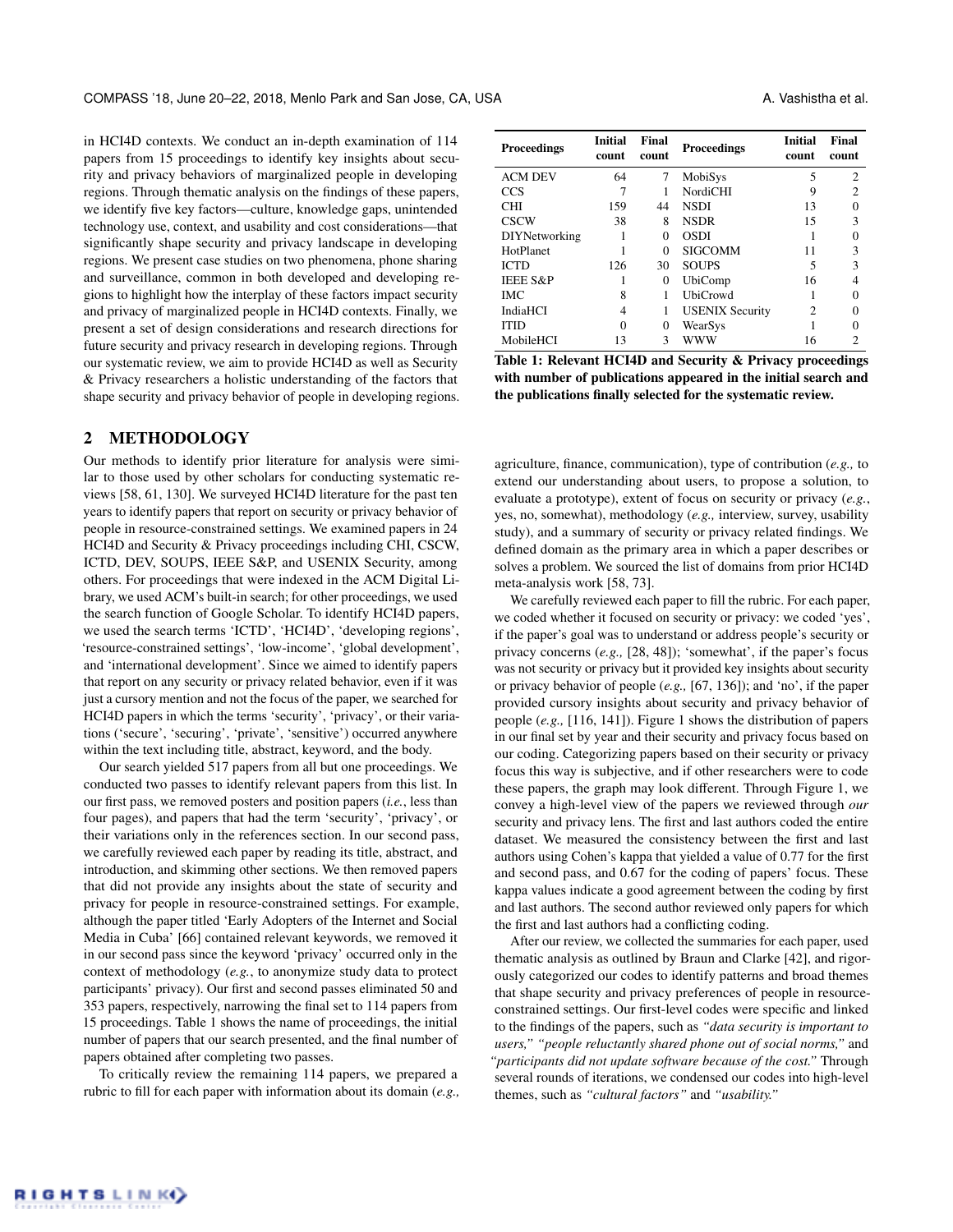<span id="page-2-0"></span>

Figure 1: Number of papers by year and their security and privacy focus.

<span id="page-2-1"></span>

| Domain                     | <b>Paper Count</b> |
|----------------------------|--------------------|
| Access                     | 30                 |
| Communication              | 14                 |
| Digital Financial Services | 10                 |
| Health                     | 9                  |
| <b>ICTD Research</b>       | 8                  |
| Social Media               | 8                  |
| Technology and Tools       | 8                  |
| Gender                     |                    |
| Entertainment              | 3                  |
| <b>Physical Security</b>   |                    |

Table 2: Number of papers in our final set for ten most frequent domains.

Our analysis of the methodology used in the papers indicated that a wide variety of methods, including interviews, surveys, deployments, ethnography, usability studies, case studies, design exercises, focus groups, observations, and quantitative analysis were used by the scholars. About 45% of the papers used mixed-methods analysis. The papers contributed to 26 domains, including access, agriculture, communication, education, employment, governance, health, sustainability, and transportations, among others. Table [2](#page-2-1) shows the name and paper count for ten most frequent domains.

In addition to reviewing papers published in academic research venues, we also examined industry reports on the state of security and privacy for people in developing regions. We reviewed Microsoft Intelligence, GSMA, CGAP, Pew, The World Bank, and Garner repositories and found 14 relevant reports providing key insights on a breadth of topics including software piracy in developing regions and the resultant growth in security risks (*e.g.*, [\[16\]](#page-10-6)), privacy laws in developing regions (*e.g.*, [\[7,](#page-10-7) [11\]](#page-10-8)), security and privacy attitudes of children (*e.g.*, [\[5\]](#page-10-9)), privacy preferences on mobile phones and across the mobile ecosystem (*e.g.*, [\[6,](#page-10-10) [20\]](#page-10-11)), privacy guidelines for designers and developers (*e.g.*, [\[8\]](#page-10-12)), and identity and access management solutions (*e.g.*, [\[15,](#page-10-13) [17\]](#page-10-14)).

# 3 FACTORS

Through our thematic analysis of 114 papers, we identified five key factors that shape people's attitudes towards security and privacy: culture, knowledge gaps, unintended technology use, context, and usability and cost considerations. Before we discuss these factors, it is worth mentioning that the very notion of security and privacy differs across cultures and regions. In our analysis, we followed Nissenbaum's 'contextual integrity' notion of privacy, which refers to the norms that regulate flow of information, and lends well to the different views of privacy in different cultures and contexts [\[106\]](#page-12-5). When identifying these factors, we were careful to draw conclusions from the privacy preferences and needs as expressed by the participants in prior studies, and not impose our own views of privacy.

# 3.1 Culture

Cultural values play a key role in shaping individuals' social perceptions [\[29,](#page-10-15) [107\]](#page-12-1), attitude towards security and privacy [\[35,](#page-10-16) [57\]](#page-11-5), and even the use of technology [\[22,](#page-10-17) [78\]](#page-11-6). In our analysis, rather than looking at *culture* as an all-encompassing singular entity, we examined several facets of cultural values. In particular, we investigated how collectivist and individualist cultural values, social construction of gender, and interplay of trust and religious values inform security and privacy preferences of marginalized people.

3.1.1 Collectivist vs. Individualist Society. According to Hofstede's model on cultural differences across nations, Western and developed countries are *individualist* societies with emphasis on the right to privacy, whereas Eastern and developing countries are *collectivist* societies with more emphasis on trust and belongingness than on individual privacy [\[80\]](#page-11-7). Although people's preferences and expectation of privacy vary based on whether their cultural values align more with collectivist or individualist values, there does seem to exist a universal desire of privacy, even among the poor [\[91\]](#page-12-6). For example, in the slums of Mumbai, where limited physical space is shared with several people in the community, there is an expectation of privacy behind closed doors and curtains [\[71\]](#page-11-8). Similarly, although collective concepts such as 'people' and 'population' are deeply rooted in Chinese culture, Liu et al. found that migrant workers use social media platforms to negotiate their cultural identity against the collectivist traditions [\[93\]](#page-12-7).

Cultural differences in privacy attitudes are even more evident among low-literate and low-income users in rural regions, which are arguably closer to Hofstede's *collectivist* society notion compared to the metropolitan cities in developing regions. For example, in some rural Indian villages, it is a common practice to publicly display vaccinations given by community health workers or salaries of laborers working on a public works project. Such practices would be considered an invasion of privacy in other parts of the world or even in cities in India, but in those villages people willingly sacrifice their privacy for transparency, income security, and accountability. Similarly, sharing bank credentials with family members is a common practice in Saudi Arabian culture, despite severe financial risks due to limited liability assumed by banks when credentials are shared with others [\[32,](#page-10-18) [68\]](#page-11-9). Information gathering practices of marginalized people in resource-constrained settings are primarily based on interactions with friends and family members [\[86\]](#page-11-10), which at times expose them to unintended privacy risks. For example, siblings trade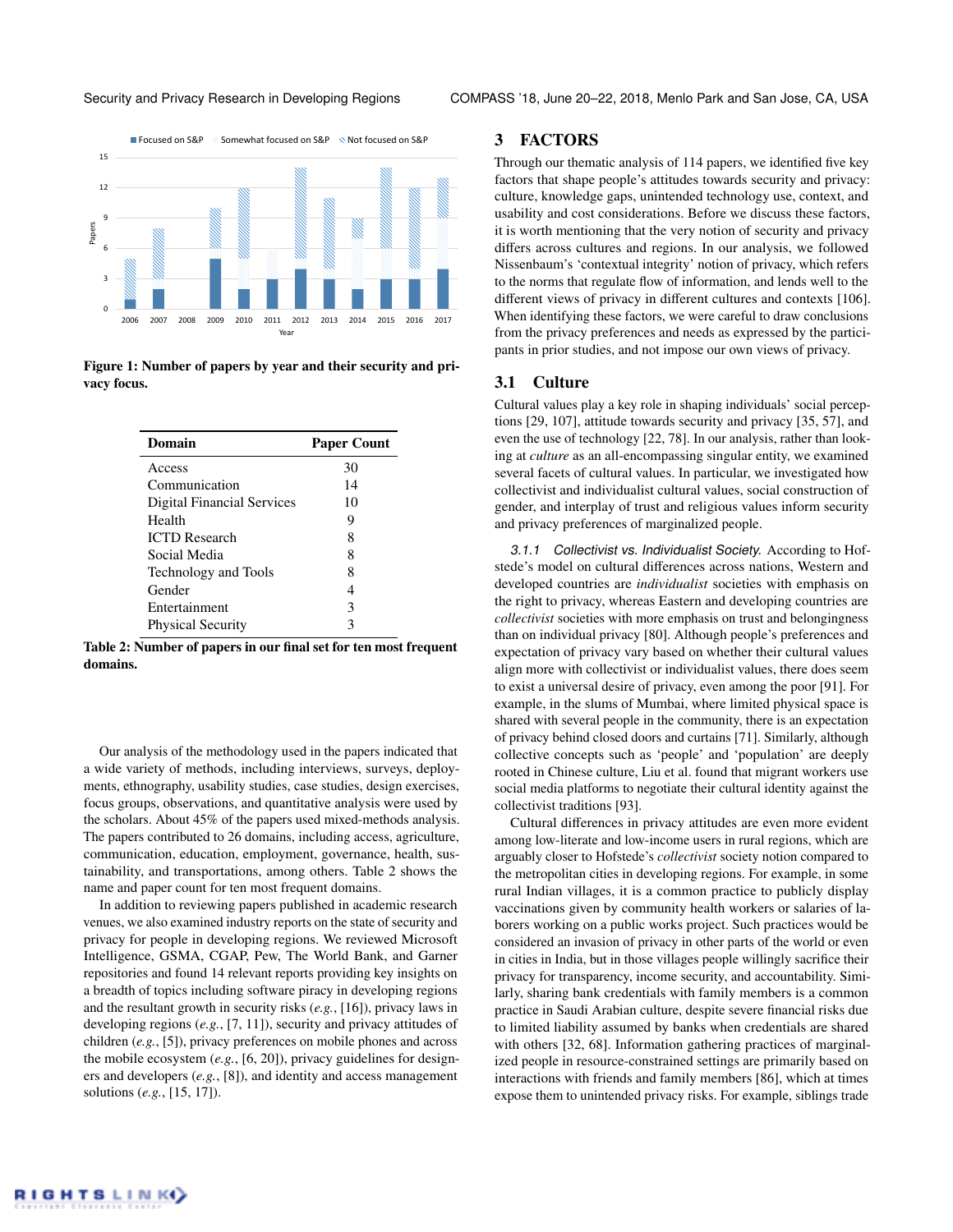favors when they encounter traces of digital activities while helping each other navigate digital spaces [\[27\]](#page-10-19). Moreover, misconceptions about a local culture by developers or designers may result in inappropriate threat modeling. For example, an  $ODK<sup>1</sup>$  $ODK<sup>1</sup>$  $ODK<sup>1</sup>$  solution architect highlighted how privacy takes a backseat in their design and development process: *"Within the village everybody knows who's poor, everybody knows if you have some sort of special needs, so I don't think [privacy] is really on the forefront of their minds"* [\[51\]](#page-11-11). We argue against such preconceived notions. Rather than accepting the lack of demand for secure and private solutions by marginalized people or forcing designers' notion of security and privacy on them, there is a need to carefully inspect sociocultural values to design appropriate security and privacy measures that adapt to their existing needs, practices, and behaviors.

3.1.2 Gendered Identities. Sociocultural factors impact construction, perception, and performance of different gendered identities [\[45\]](#page-10-20), and influence the adoption of technology and acceptable norms of participating in the information ecology. A recent GSMA report estimates that over 1.7 billion women in low- and middle-income countries do not even own mobile phones [\[76\]](#page-11-12). For women who have access to a phone, their access is often mediated or monitored by family members, friends, and other community actors who discount women's need of security, privacy, and personal identity [\[63,](#page-11-13) [128\]](#page-12-8). For example, although Grameen Telecom's Village Phone program [\[21\]](#page-10-21) attempts to improve phone access of low-income women, often these women have to sacrifice their privacy by using the phone in presence of a Village Phone operator [\[40\]](#page-10-22). Moreover, asymmetrical spousal rights to privacy allow husbands to monitor the communication of their spouses in such shared phone scenarios [\[40\]](#page-10-22). This phenomena is pervasive in other marginalized communities across the world [\[102\]](#page-12-9).

Low-income, low-literate women have expressed the need to use their phones independently to protect their privacy [\[63\]](#page-11-13), but expressing or fulfilling such privacy needs at times result in untoward consequences or missed opportunities due to the sociocultural fabric of their community. For example, Sambasivan et al. found that women in urban India are hesitant to provide their phone number to receive a one-time-password required to access public Wi-Fi out of the fear of its misuse and the risk of harassment [\[125\]](#page-12-10). Similarly, several women working as sex workers, without the knowledge of their family members, were hesitant to provide their fingerprints for accessing health information due to perceived privacy risks to their identity [\[110\]](#page-12-11). For people that identify with non-binary gender identities in developing regions, aversive sociocultural factors further complicate their access to solutions that are designed to improve people's security and privacy. For example, transgenders have reported difficulties in registering for India's national identification program due to discriminatory attitudes of government officials as well as the requirement of supporting documents that do not recognize 'third gender' [\[3\]](#page-10-23).

Although it is evident that researchers and designers need to conceptualize, design, and build appropriate security and privacy solutions that overcome barriers imposed on gendered identities, sociocultural values also disproportionately affect the access of researchers to women and transgenders in low-income settings, making it difficult to examine and analyze their security and privacy needs. HCI4D researchers have used several coping mechanisms to gain access to these hard-to-reach groups. For example, while user studies and interviews in developed regions are often conducted in closed private spaces, HCI4D researchers have found it rewarding to conduct interviews in open public spaces to motivate other marginalized women in low-income settings to participate in the design and research process [\[118\]](#page-12-12). Similarly, HCI4D scholars also recommend employing a mediator to overcome barriers around the social norms of cross-gender communication [\[105\]](#page-12-13). However, these practices should be used with caution since they could lead to inadvertent sharing of confidential information or controversial views that could be overheard by other community members or misused by the local mediator, resulting in severe security and privacy risks for study participants.

3.1.3 Trust and Religion. While mobile phones are seen as a proxy of identity in developed countries, the phones often do not have a one-to-one mapping with a user in resource-constrained settings due to prevalent socio-technological practices such as phone sharing and intermediated use. Since phones are not designed for a group use, existing mechanisms to protect identity and secure information often fail. The social fabric in such societies is based on notions of trust and collectivism, and tight security and privacy features could even disrupt the existing relationships [\[128\]](#page-12-8). Although information on phones could be protected by creating passwords or managing user profiles, even the act of using a password or switching a profile may seem offensive to values emphasizing trust and collectivism. For example, Alghamdi et al. reported how keeping the banking information and credentials private was seen as a sign of distrust by family members [\[32\]](#page-10-18).

Religious values also shape privacy behaviors that in turn could influence the technology adoption and use. For example, while Sangeet Swara, a voice forum dedicated to songs, jokes, and poems, received instant adoption by low-income people in rural India [\[142\]](#page-13-4), Songline—a similar system in Pakistan—failed to attract enough interest because users were worried about the confidentiality of songs that anyone could access [\[120\]](#page-12-14), probably due to controversial religious views towards certain types of music [\[132\]](#page-13-5).

Cultural and religious values also shape inherent trust marginalized people place in their communities and technological interventions. A study of urban slum dwellers in Mumbai and Bangalore reported high-levels of trust in the community and examined how mobile phones were used as instruments to mediate trust-building and negotiate privacy in a pervasive oral culture [\[128\]](#page-12-8). Due to the high amount of trust that people place in their communities, they readily accept intermediated use, which helps them learn technologies such as mobile phones and digital cameras [\[127\]](#page-12-2). This trust is sometimes misplaced and exposes people to security and privacy risks. An examination of repair ecologies in Bangladesh revealed serious privacy breaches by repairers who accessed personal data of their customers and shared it with others, without customers' knowledge. Interestingly, some at-risk customers placed more trust in religion and social and cultural values, rather than the technological solution built by designers to mitigate such privacy risks: *"when*

<span id="page-3-0"></span> $1\textnormal{ODK}$  is a popular phone-based data collection tool used by international development practitioners [\[79\]](#page-11-14).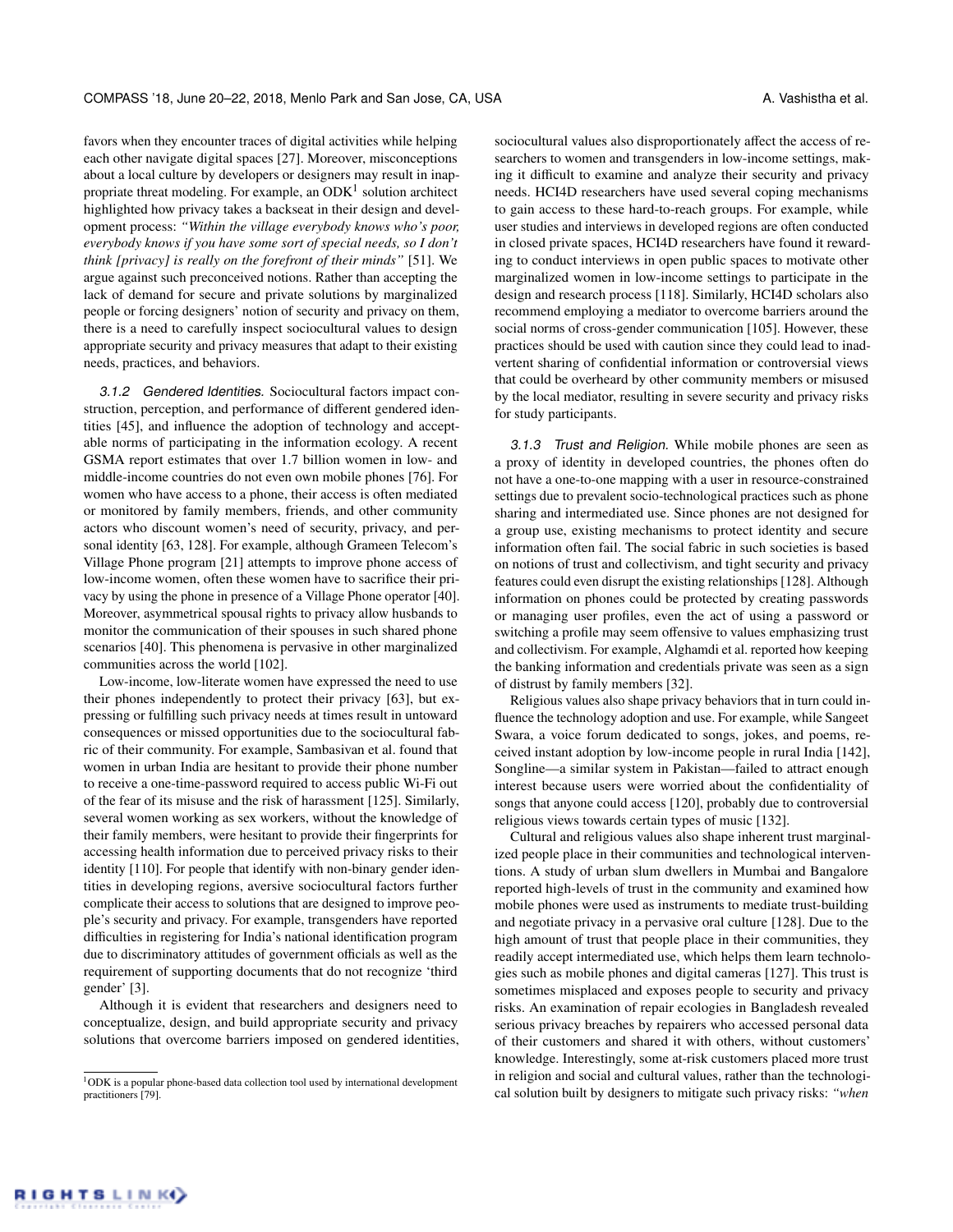*he [repairer] will have those ethics, that fear [of Allah], then he will not access it [the private content of consumers]"* [\[26\]](#page-10-1).

Culture, with its different notions of identity and trust, introduces new security and privacy challenges, but also opportunities. Researchers may find it more suitable to address security and privacy problems by interweaving technological interventions in the sociocultural fabric of local communities rather than using them in silo. For example, user awareness and education may be targeted at communities than individuals, leveraging social influence prevalent in collectivist cultures [\[123\]](#page-12-15).

#### 3.2 Knowledge Gaps

Although the security and privacy risks due to lack of user awareness are not unique to users in developing regions, they are compounded by low literacy skills, socioeconomic barriers, and infrastructural constraints prevalent in resource-constrained settings. For example, several low-income users of a mobile money service found comfort in receiving SMS-based receipts without realizing that SMS could be spoofed [\[111\]](#page-12-16). The rapid adoption of mobile phones in developing regions could be deceptively seen as an indicator that marginalized people are becoming technologically literate. In reality, many people learn only a limited set of functions on the phone [\[63\]](#page-11-13) (*e.g.*, they can only make and receive phone calls [\[97\]](#page-12-17)).

Users in developing regions lack the technology knowledge that many take for granted today such as tap and swipe gestures, navigating menus and screens, recognizing soft buttons and icons on a display, and locating symbols when entering input [\[97\]](#page-12-17). In a study to explore Internet security perceptions in urban and peri-urban Ghana, Chen et al. found that computer skills—scarce for people in lowincome and rural environments—were correlated with the ability to perform security and privacy measures such as deleting text messages, cookies, browsing history, and emails [\[48\]](#page-10-4). Moreover, due to lack of knowledge, people form incomplete or incorrect mental models related to security and privacy threats, which may lead to risky behavior [\[48,](#page-10-4) [148\]](#page-13-6). For example, participants in studies conducted in Ghana as well as the United States ascribed higher risks to physical threat model (*e.g.*, people looking over their shoulder) than mental threat model (*e.g.*, browsing untrustworthy websites) because of limited understanding of the underlying technology [\[48,](#page-10-4) [85\]](#page-11-15). Lack of knowledge due to low digital and print literacy also affects the understanding of security and privacy risks [\[26\]](#page-10-1). For most online systems and services, information about their security and privacy practices (*e.g.,* terms and conditions, privacy policy) is often only in English and at a grade-level that low-literate users cannot easily understand [\[41\]](#page-10-24). Even when these populations are aware of security and privacy risks, they lack the knowledge to take any effective action to mitigate these threats. For example, Dodson et al. reported how low-income women with limited technological skills had to reluctantly accept the invasion of their privacy when they requested help from shopkeepers and local retailers to install mobile credits [\[63\]](#page-11-13). Dodson et al. found utility gaps—*"the spaces between high rates of mobile phone ownership and low use of productive features on mobile phone"*—as the key privacy barrier for low-income Berber-Muslim women in southwest Morocco [\[63\]](#page-11-13).

Due to lack of awareness of how online systems work, users may develop misconceptions and form incorrect mental models [\[125\]](#page-12-10), which lead them to adopt risky practices [\[131\]](#page-13-7). Furthermore, a bad experience (either a personal one or a heresy) causes ignorant users to develop apprehension for a system they do not fully understand, and without readily available knowledge or simple mechanisms to handle potential bad situations, users may take the extreme precautionary measure of not using a system, despite the system's benefits to the user. For instance, a novice low-literate mobile user may avoid using mobile banking services due to the fear of getting defrauded [\[44,](#page-10-25) [103\]](#page-12-18). This phenomenon is not unique to technology, and can be found in other walks of life. For example, researchers have observed low-literate, low-income users exhibit misconceptions and fear with respect to signatures and thumb impressions [\[56,](#page-11-16) [110,](#page-12-11) [138\]](#page-13-8) due to association of such actions with identity and legal accountability.

We argue that using a deficit-based perspective (*e.g.,* focusing only on educating users to fill the *knowledge gaps*) to examine security and privacy measures for marginalized people could be insufficient. Instead, researchers, designers, and developers should employ assetsbased approach [\[94\]](#page-12-19) to leverage strengths and current practices of people in resource-constrained settings for creating usable, secure, and private socio-technological interventions. An exemplar solution that uses assets-based approach is FlashPatch [\[53\]](#page-11-17)—a software security system that uses USB drives to transmit security updates to Internet café in Ghana by building on existing user behaviors instead of assuming users' knowledge and preparedness to install and regularly update anti-virus softwares.

#### 3.3 Unintended Technology Use

In developing regions people often use technology to suit their needs in ways unintended by the technology designers.

3.3.1 Sharing and Intermediation. The most common example of unintended use is sharing of resources such as mobile phones and computers. Mobile phones are designed as single-user personal devices, but they are often shared with family members and friends, especially in low-income environments [\[64,](#page-11-18) [119\]](#page-12-20). People who are aware of the privacy risks of phone sharing use ad-hoc measures such as renaming files (*i.e.,* security by obscurity), using folder- or application-level locks [\[64\]](#page-11-18), and using multiple storage cards [\[136\]](#page-13-2) to hide content from others, but none of these methods offer a suitable solution since people tend to share their passwords with others because of social obligations [\[51,](#page-11-11) [68,](#page-11-9) [147\]](#page-13-9).

Intermediated sharing is a manifestation of collectivist sociocultural values and phone sharing phenomena. Several users in marginalized communities experience technological artifact through help and intermediation from another user, either due to the fear of technology, limited literacy skills, lack of access to devices, or habits of dependency [\[127\]](#page-12-2). In such scenarios, privacy is often socially-negotiated between intended user and facilitator [\[107,](#page-12-1) [127\]](#page-12-2). The intermediated access introduces new privacy risks and raises an important question of how to design a secure and private software that distinguishes between intermediary-user and beneficiary-user?

3.3.2 Phone Repair. The life cycle of digital devices is much longer in developing regions compared to developed regions: with the pervasive repair ecologies and the used phone markets digital devices undergo several cycles of ownership and repair. Although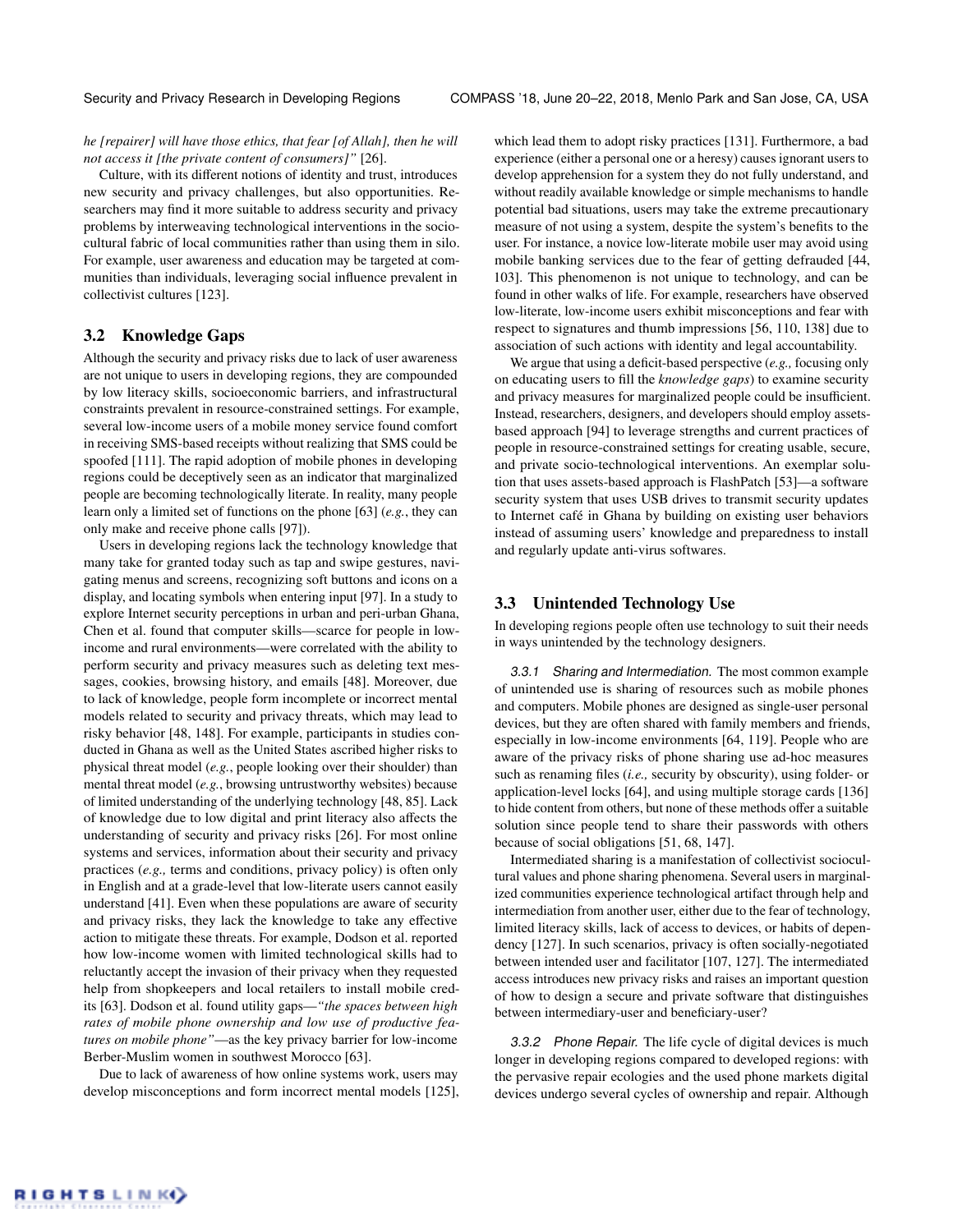these markets reduce and recycle e-waste through reuse, repair, and resale, they often contribute to security and privacy violations. For example, researchers have reported prevalence of pornographic material near repair markets, in which repairers were found lurking and sharing private data of customers who left their devices (*e.g.,* PCs and mobile phones) with the third-party repairers [\[26,](#page-10-1) [30,](#page-10-0) [119\]](#page-12-20). Researchers found that repair-shop customers often assumed that the repairer cannot (or trusted that the repairer will not) access their data, and customers who were aware of the risks during the repair process did not know how to avoid it [\[26\]](#page-10-1). Full-disk encryption on mobile phones may help in such circumstances, but if the repairer asks for phone password in order to repair the phone, customers may not be technically literate enough to argue or may have little choice but to comply if they want to get their phone repaired.

3.3.3 Mobile Media and Piracy. Users in developing regions, including low-income users, heavily engage in media consumption and dissemination on their mobile phones [\[88,](#page-11-19) [109,](#page-12-21) [143\]](#page-13-10). Mobile shops in rural areas serve as a focal point for mobile media distribution. In these shops, low-income, low-literate people hand over their phones to mobile shop owners to get content of their choice, without fully realizing the security and privacy implications. For example, mobile shop owners download customers' photos and videos, without the customer's permission or knowledge, to expand their media repository. Mobile shop owners also share their repository with each other [\[143\]](#page-13-10) (generally via external hard drives to minimize the bandwidth cost of downloading new media content from the Internet). Thus, a customer's private data, copied in one shop, could traverse long geographical distances resulting in severe privacy violations.

Low-income people are also frequent users of pirated media and software. For example, O'Neill et al. [\[109\]](#page-12-21) and Kumar et al. [\[90\]](#page-12-22) reported how low-income phone users were oblivious about the illegality of piracy. Even when they understood that piracy is illegal, they continued to download and share pirated content, thereby violating the digital rights of the content owners. Since local folk musicians have no effective means to combat piracy, they trade-off the security of their content (*i.e.,* Digital Rights Management) with popularity, even when it comes at the expense of lost earning [\[89\]](#page-11-20). Similarly, software piracy is rampant in developing regions. Pirated software may not be a security risk in and of themselves, but it may be challenging to verify the integrity of the software or to get software updates, which may put users at risk [\[36\]](#page-10-3). For example, developing countries with widespread software piracy like Bangladesh, Pakistan, and Indonesia [\[9\]](#page-10-26) also have high malware encounter rate [\[16\]](#page-10-6).

For these unique use cases in diverse HCI4D contexts, we argue for a thorough examination of technology ecosystem that goes beyond investigating factors that impact technology adoption and use by marginalized people. Equally important is to examine the motivations and practices of other stakeholders (*e.g.*, mobile shop owners, repairers) before designing interventions that increase awareness of users about prevalent security and privacy risks.

#### 3.4 Context

The context in which low-income, low-literate people use a technology artifact also affect their security and privacy perceptions and preferences. For example, different stakeholders may ascribe divergent values to information security for the same artifact based

on the context of its use. In a study examining user perceptions of different receipt delivery mechanisms for a mobile-based branchless banking system, users perceived paper receipts as more reliable, accessible, and tangible, and preferred them despite known security vulnerabilities [\[113\]](#page-12-23). Similarly, low-income clients of a microfinance institution also ascribed higher security and trust to paper receipts [\[47\]](#page-10-27). Conversely, in a study conducted to examine security risks for data collection technologies, several deployment architects perceived digital devices as more secure than paper [\[51\]](#page-11-11). Interestingly, in yet another study, clinicians were concerned about security risks of storing patient data on mobile phones and advocated using paper records [\[34\]](#page-10-28). These examples demonstrate that the security and privacy perceptions for a technology artifacts are transient. A solution perceived as secure and private in one context could be perceived as risky in another context.

Where a technology artifact is used also influence security and privacy risks associated with it. Often one reality coexist with another contrasting reality. For example, although phone sharing by family members [\[128\]](#page-12-8), intermediation through community members [\[107,](#page-12-1) [127\]](#page-12-2), and public access [\[135\]](#page-13-11) are common in developing regions, users of low-cost smartphones in India preferred to use their phones in personal physical spaces due to the anxiety of privacy invasion by onlookers and strangers [\[72\]](#page-11-21). The expectation of security and privacy measures also varied based on the information content and people with whom technology was used. For example, beneficiary-users socially-negotiated their privacy with intermediaryusers when they anticipated arrival of confidential information [\[107\]](#page-12-1) by using simple measures such as callbacks instead of leaving private information with intermediary-users. Similarly, people reported different privacy preferences when sharing phones with their parents, children, siblings, and friends [\[27\]](#page-10-19).

Since a technology such as mobile phones could be used by a diverse set of users (*e.g.,* beneficiary-user, intermediary-user, lowincome people, low-literate people, women) in distinct settings (*e.g.,* private use, shared access, intermediated access), a *one-size-fitsall* approach to mitigate security and privacy risks is inadequate. We argue to carefully examine these contexts to design adaptable, flexible, secure, and private technological interventions.

### 3.5 Usability and Cost Considerations

Security and privacy needs have been often expressed by diverse user groups, including health workers [\[39\]](#page-10-29), new mothers [\[62\]](#page-11-22), and children of migrant workers [\[151\]](#page-13-12). However, the desire for usable and personalized technologies often eclipses security and privacy needs of marginalized people in developing regions. For example, to get free access to high-speed public Wi-Fi, people in urban India connected their phones to an unsecure network despite being aware of security risks [\[125\]](#page-12-10). In a study conducted with people in Ghana, India, and the United States, people were willing to risk their privacy to obtain detailed reports on the use of the Internet in their home [\[50\]](#page-11-23). Low-income people in India used an informal, insecure network to send money home because of the usability barriers in services of existing mobile money providers [\[87\]](#page-11-24). Similarly, urban slum dwellers in India indicated a preference for personalization instead of privacy to improve their user experience [\[128\]](#page-12-8).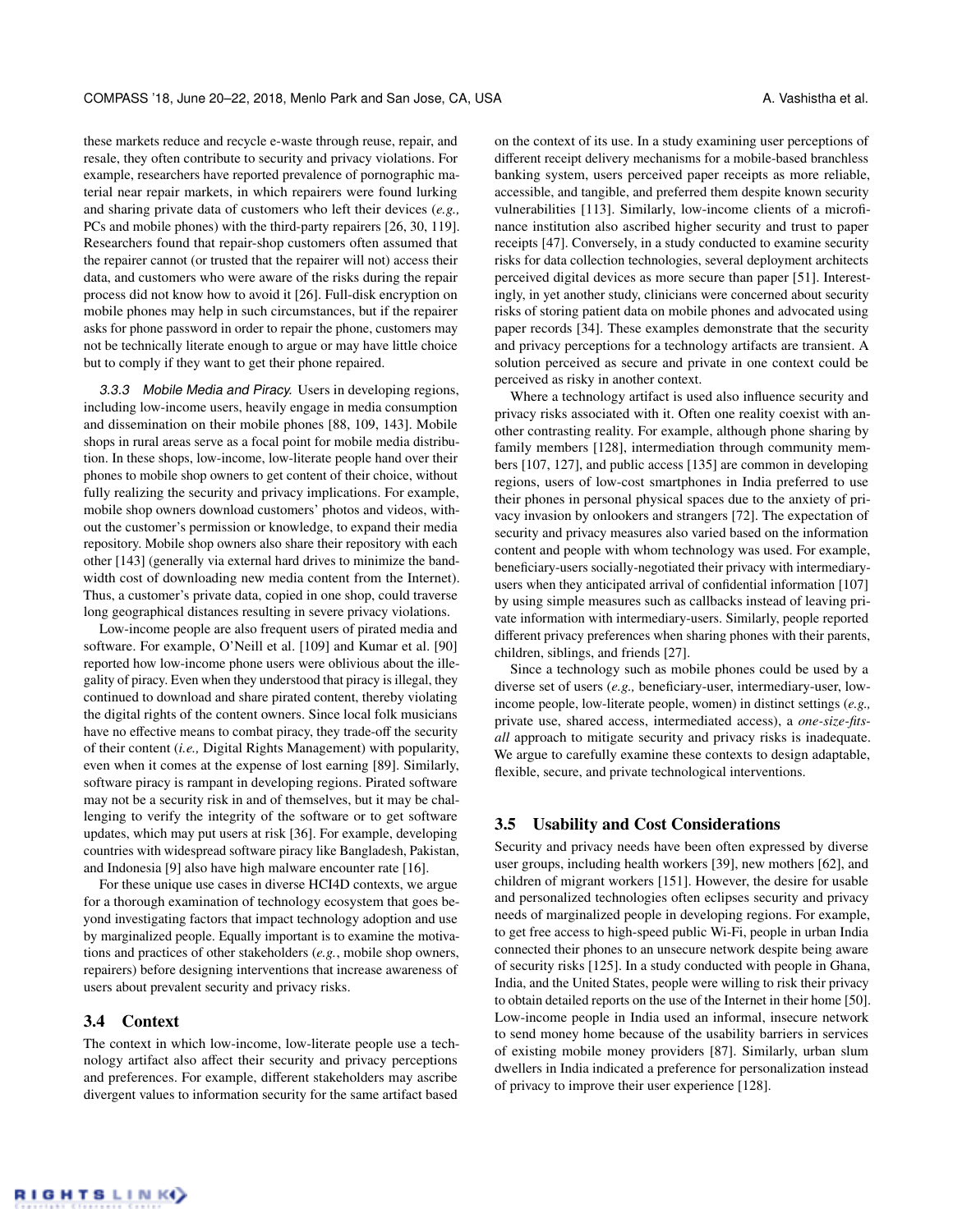Since a majority of new Internet users in developing regions live under harsh economic constraints, cost considerations also dictates their security and privacy practices, for example, ignoring security updates to optimize data usage [\[49,](#page-10-30) [95\]](#page-12-24). Other researchers have also reported the preference of people in developing regions to save bandwidth costs even if it effectively degrades their user experience [\[108\]](#page-12-25). However, the economic constraints do not always drive security and privacy preferences in poor communities. Urban sex workers in India, even though poor, bought multiple SIM cards and frequently switched them to protect their anonymity [\[129\]](#page-13-13).

Although these findings suggest that usability and cost considerations are central to the design of technology for marginalized people, security and privacy measures must not take a backseat like it did for ODK architects who preferred data availability and integrity over data confidentiality [\[51\]](#page-11-11). We argue that technology platforms must present meaningful trade-offs between security-privacy measures, and usability and cost considerations. In addition, security and privacy measures should be designed in a usable and cost-effective manner to support existing practices and workflows of marginalized people in resource-constrained settings. An exemplar work that gives precedence to cost considerations without sacrificing security is by Panjwani and Cutrell who designed a secure yet low-cost authentication scheme for mobile banking users without compromising usability [\[112\]](#page-12-26).

# 4 CASE STUDIES

To further elaborate how these factors shape people's security and privacy perceptions and behavior, we present case studies on phone sharing and surveillance.

### 4.1 Phone Sharing

We selected phone sharing as our first case study since it is a phenomena common in developed [\[83,](#page-11-25) [96\]](#page-12-27) as well as developing regions [\[27\]](#page-10-19) with underlying differences in the nature of sharing (*e.g.,* why people share and how often) and the extent of sharing (*e.g.,* with whom and the type of sharing). Because of these differences, phone sharing phenomena provides a good lens to examine how interplay of the factors we identified in the previous section shapes security and privacy behaviors and expectations of the people in developing regions.

4.1.1 Motivations for Phone Sharing. In developed regions, convenience is the primary motivation for sharing phones, and the predominant type of sharing could be classified as borrowing (*e.g.,* using a phone that is nearby to check weather or news) [\[96\]](#page-12-27). In developing regions, convenience is a factor but not the primary motivation. In low- and middle-income families, lack of ownership (*i.e.,* only one phone in the family) and the need for a shared resource (*i.e.,* only one smartphone in a family that has multiple phones) dictates sharing [\[107\]](#page-12-1). Thus, the predominant type of sharing in developing regions is for mutual use. Sociocultural norms (*culture*) also influence sharing, more in developing regions compared to developed regions, and often lead to forced sharing (*e.g.,* sharing a phone with a friend due to social pressure) [\[27,](#page-10-19) [147\]](#page-13-9). Lack of knowledge (*knowledge gap*) and self-confidence to operate phones also lead people to request outside help (*i.e.,* intermediation [\[127\]](#page-12-2)) that could lead to unexpected privacy risks.

4.1.2 Mechanisms for Phone Sharing. In developed regions, phone sharing is less common on a daily basis, and often the phone owner is nearby when the phone is being shared [\[83\]](#page-11-25). In developing regions, when a phone is mutually used, it is shared on a regular basis. Factors such as gender discrimination (*culture*), *knowledge gaps*, and intermediated use (*unintended technology use*) leads to a more asymmetric sharing: one person gets access to the other person's content, but not the other way around. For example, husband checks his wife's phone, but wife is not allowed to check her husband's phone [\[63\]](#page-11-13); women do not get their own phones, but men do; a tech-literate youngster in a family controls access and content on the family phone; and a youngster who helps his neighbor use a messaging application gets access to his neighbor's content [\[27\]](#page-10-19).

*Context* is another key factor that influence sharing. The rules for sharing are flexible and they are often socially-negotiated at the time of sharing; for example, kids are sometimes allowed to play games on father's phone and sometimes not, and siblings trade favors for access to a phone controlled by another sibling [\[27\]](#page-10-19). Sharing also depends on the phone's perceived utility (*i.e.,* how it is seen or used). In developed regions, phone is seen as a device primarily for education, emergencies, or entertainment, whereas low- and middle-income users in developing regions perceive phone also as an instrument for economic growth and communication [\[65,](#page-11-26) [82,](#page-11-27) [107\]](#page-12-1). This in turn strongly influences how tightly people control their phone based on the context of its use.

4.1.3 Concerns Around Phone Sharing. Studies in developing regions suggest that participants share phones with family and friends due to social norms (*culture*), but they do so reluctantly, and take ad-hoc measures when they can such as using folder or application locks, and using a second memory card for storing private content [\[27,](#page-10-19) [64,](#page-11-18) [136\]](#page-13-2). Other coping mechanisms unique to developing regions include keeping phones hidden [\[152\]](#page-13-14), buying used phones [\[152\]](#page-13-14), or using multiple phones [\[109\]](#page-12-21) for different purposes. In a recent study, participants expressed a need to keep their data secret without others knowing the existence of the private data, because use of a separate account or application locks is seen as lack of trust, and the individual may be forced to share the password [\[27\]](#page-10-19).

Given the current sharing behavior in developing regions, the design challenge is how to facilitate shared use of a phone while preserving individuals privacy. Design must take into account that sharing implies a changing set of users and contexts of use [\[127\]](#page-12-2). The current solution—multi-user accounts—does not fully address the issue. It fails to consider the cultural context, where norms of sharing override concerns of privacy, security, and personal identity [\[128\]](#page-12-8). Given the differences in the reasons for sharing and the nature of sharing between developed and developing regions, a solution designed for sharing behavior in developed regions is unlikely to facilitate privacy-preserving sharing in developing regions. However, a solution designed for sharing behavior in developing regions a more constrained requirement—may address privacy concerns around sharing in developed regions.

# 4.2 Identity and Surveillance

We selected surveillance as our second case study because it is a growing concern in developing regions. We examine how the five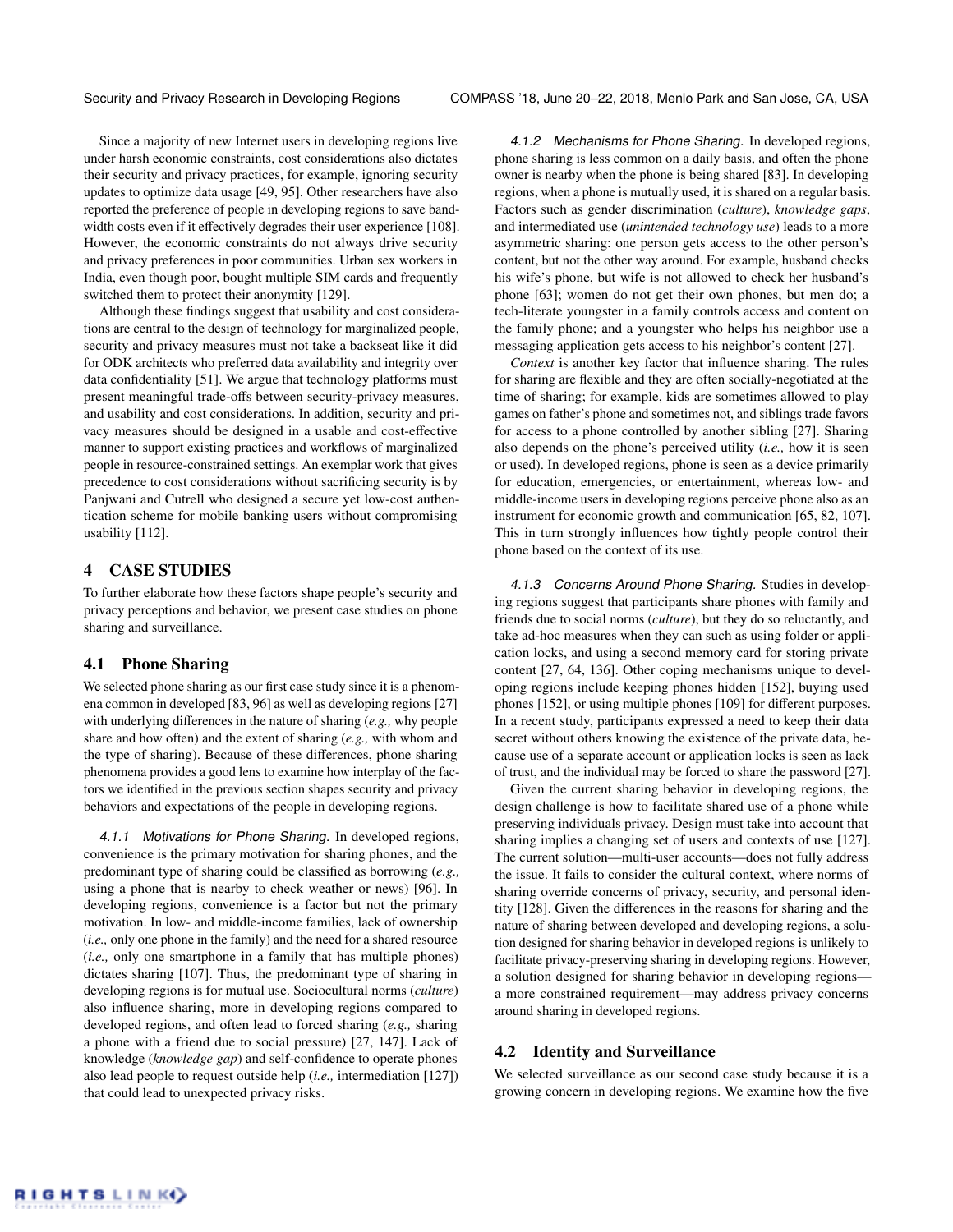factors influence people's security and privacy attitudes and actions with regards to state surveillance.

An increasing number of governments in developing regions have undertaken nation-wide surveillance programs recently. Although state surveillance is a concern throughout the world, we think, it is more concerning for people in developing countries because several developing countries have unstable democracies or have limited (or no) individual privacy and data protection regulations that put their citizens at a greater risk of security and privacy violations. There have been several incidents of governments exercising its surveillance abilities to curb anti-government sentiments or promoting specific agenda, for example, by arresting individuals for posting anti-government comments on social media [\[115\]](#page-12-28), or banning access to certain Internet services and applications [\[10,](#page-10-31) [28,](#page-10-2) [70,](#page-11-28) [92,](#page-12-29) [122\]](#page-12-30). For these reasons, several non-profit organizations like Privacy International and intergovernmental organizations like The World Bank have advocated strengthening privacy laws against surveillance [\[7,](#page-10-7) [11\]](#page-10-8).

Many developing countries are undertaking efforts to enroll citizens in national identification programs, which are promoted as designed to facilitate welfare programs to serve the marginalized population. However, there are concerns that such systems could be misused to further enhance the government's surveillance capabilities, and discriminate and exploit marginalized people and dissidents, a fear that stems from ingrained mistrust in the governments [\[28,](#page-10-2) [134\]](#page-13-15) due to socio-political factors. Moreover, there are concerns about government's ineffectiveness in safeguarding the identity information from misuse by non-state actors. For example, recent reports indicate a security breach in the biometric database created and managed by the government of India [\[124\]](#page-12-31).

National identification programs challenge the existing use of identity and ownership in developing regions. Compared to developed regions, the concept and use of identity is different in developing regions. It is complicated by social and cultural norms (*culture*), which influence how people socially negotiate identities. For example, a woman assumes a man's identity when enrolling for a SIM card out of the fear of harassment [\[28\]](#page-10-2); in a public distribution system where government subsidized goods are sold, merchants log the sale under an assumed identity if a customer does not have the appropriate documents (*unintended technology use*) [\[100\]](#page-12-32). Sociocultural factors (*culture*) also make it difficult for women and transgenders to obtain digital identity from national identification programs. For example, in a recent study on Bangladesh's national biometric program, researchers found that some Bangladeshi women hesitated to provide biometric identifiers since male staff members at the registration booths had to touch their hand to take the fingerprints [\[28\]](#page-10-2). Similarly, some Indian transgenders found it difficult to get digital identification because of the discriminatory attitudes of government officials [\[1\]](#page-9-0).

*Knowledge gaps* and *cost considerations* significantly limit the ways in which marginalized people can protect themselves from surveillance. People may use an insecure platform (instead of looking for secure alternatives) because they feel they have 'nothing to hide', an attitude that stems from a myopic view of privacy as a form of secrecy used only to hide *bad* things [\[137\]](#page-13-16), and their lack of awareness of how different stakeholders of a platform may use consumer data. Some common practices surrounding technology

use in developing regions could also lead to increased security risks for marginalized people. For example, in a shared-phone settings, it is difficult to understand who used a shared phone when and for what purpose. Lack of awareness could pose severe security risks if a social connection misuses the phone of an individual to carry protest or unlawful activities against the state.

The defense against the rising threat of large scale surveillance cannot be technology alone. If individuals use technology to subvert government agenda without the appropriate policies that protect individuals' rights, it could lead to conflicts between individuals and government [\[38\]](#page-10-32). Non-governmental and activist organizations could help establish the necessary regulations to protect individuals' privacy and rights.

# 5 DISCUSSION

Through a systematic review of HCI4D and Security & Privacy literature, we highlighted five factors that shape security and privacy considerations of low-income people in resource-constrained settings. We described how factors such as *unintended technology use* and *context* present new security and privacy risks in developing regions, factors such as *usability and cost considerations* render existing security and privacy solutions ineffective in developing regions, and other factors such as *knowledge gaps* and *sociocultural values* amplify existing security and privacy risks in developing regions. Based on the gaps revealed by our systematic review of existing literature, we now outline three research directions to understand and mitigate security and privacy risks for marginalized people in resource-constrained settings.

#### 5.1 Understanding Attitudes and Preferences

To develop solutions that match users' security and privacy expectations, it is important to understand their beliefs and expectations towards security and privacy as well as investigate other internal and external forces such as sociocultural fabric and context that shape their preferences. Prior scholars have noted that mental models of potential threats for users in developing regions are significantly different than those for users in developed regions [\[48\]](#page-10-4). Thus, it is important to examine how people in a particular context perceive security and privacy threats, where are the knowledge gaps, and how their surroundings affect their use of technology and shape their mental models.

5.1.1 Studying Behavior at Scale. A growing number of HCI4D scholars are examining security and privacy needs of marginalized people in developing regions [\[26,](#page-10-1) [28,](#page-10-2) [48,](#page-10-4) [51,](#page-11-11) [64\]](#page-11-18), however, more research is needed to examine security and privacy preferences of diverse user groups (*e.g.,* disabled people, low-literate people, rural residents, women) using technologies in different contexts (*e.g.,* health, education, finance) and geographical locations (*e.g.,* South Asia, Africa) to avoid inappropriate generalizations. Equally important is to use human-centered research methods and assets-based approaches [\[94\]](#page-12-19) to examine sociocultural factors, context, and unique technology use cases, and identify knowledge gaps, and usability and cost considerations to design secure, usable, private, and costeffective technological interventions. Exemplar work is by Panjwani and Cutrell to design a secure mobile banking authentication scheme without compromising usability [\[112\]](#page-12-26), and by Corrigan-Gibbs and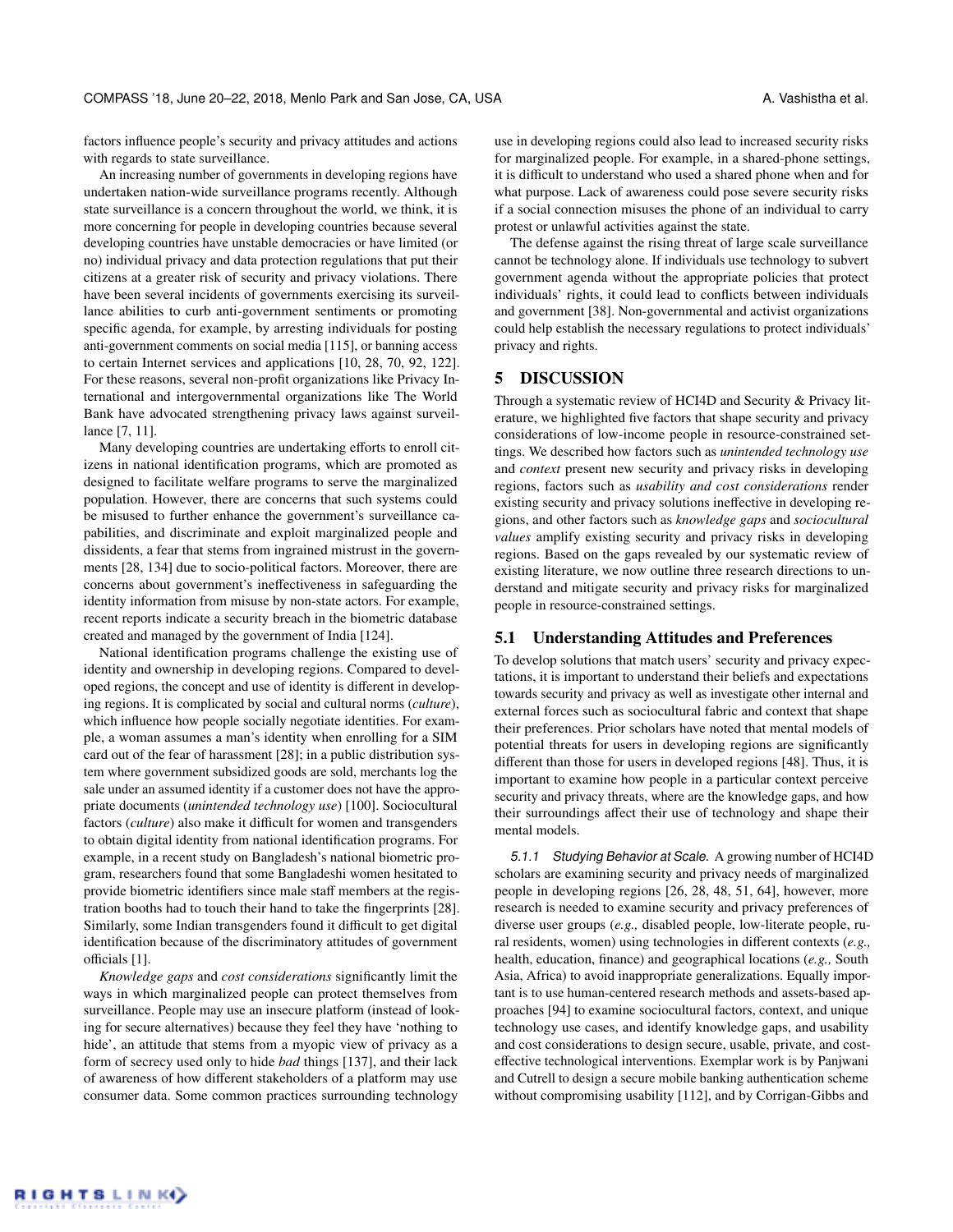Chen to design a security system to mitigate computer viruses by leveraging existing user behaviors [\[53\]](#page-11-17). Another exemplar work is by Sambasivan et al. where human-centered methods were employed to investigate how women in India, Pakistan, and Bangladesh use performative strategies, such as using phone and app locks, deleting content, avoiding technology, and using hidden modes, among others, to negotiate their privacy from family members and social connections [\[126\]](#page-12-33). Although we emphasize the need to use human-centered design to examine security and privacy preferences in diverse HCI4D contexts, we recognize that doing so in every context for every user group in distinct geographic locations is unscalable. An alternative is to conduct large-scale cross-gender and cross-country studies (*e.g.*, [\[18\]](#page-10-33) and [\[78\]](#page-11-6) ) to design high-level security and privacy models, similar to Hofstede' cross-cultural models [\[80\]](#page-11-7), for different HCI4D contexts.

5.1.2 Case for Replication. Users' security and privacy behavior and preferences have been a topic of interest in the usable security & privacy research community for over two decades [\[25,](#page-10-34) [149,](#page-13-17) [155\]](#page-13-18). The subjects of interest in previous studies, however, have been primarily users in developed countries. Given the cultural and regional differences in people's behavior and preferences, it is unclear how much of the existing work in usable security & privacy literature is applicable to users in developing regions. Careful replication of some of the past user studies conducted in developed regions into developing regions could help researchers identify concrete differences in security and privacy attitudes of users in developing and developed regions, and compare lessons learned and future research directions. Replicating scientific studies is a norm in hard sciences, common in psychology [\[52,](#page-11-29) [154\]](#page-13-19), and recently has gained momentum in Data Sciences [\[12\]](#page-10-35) as well as Human-Computer Interaction [\[150\]](#page-13-20). Although there is no rigid dichotomy between developed and developing regions, we argue that unique technology use, sociocultural differences, and different knowledge gaps warrant a careful inspection of the differences between users' attitudes and preferences in developing and developed regions to avoid inappropriate generalizations.

5.1.3 Considerations for Conducting Studies in HCI4D Contexts. Traditional ways of understanding users' attitudes and behaviors involves conducting users studies with quantitative surveys (*e.g.,* [\[78\]](#page-11-6)), observations done in person (*e.g.,* [\[133\]](#page-13-21)), data collected by instrumenting users' devices (*e.g.,* [\[146\]](#page-13-22)), and qualitative interviews (*e.g.,* [\[148\]](#page-13-6)). However, conducting surveys and qualitative interviews with low-income, low-literate people is challenging, particularly in rural regions, due to literacy constraints, cultural differences, socioeconomic barriers, and response bias [\[59,](#page-11-30) [144\]](#page-13-23). Moreover, instrumenting low-cost devices, such as basic and feature phones, that are intermittently connected to the Internet is also difficult. Popular platforms for large-scale surveys such as Amazon Mechanical Turk [\[13\]](#page-10-36) are not easily accessible to over 97% of the households in India that do not have a computer [\[2\]](#page-9-1) and other user groups such as low-income, low-literate communities [\[84\]](#page-11-31) and visually impaired people [\[145\]](#page-13-24). Services such as mSurvey [\[19\]](#page-10-37) could help reach mobile phone users, however, designing rich surveys on mobile phones is challenging, and is an area worth exploring. Security and privacy researchers may derive inspiration from HCI4D researchers who have overcome these challenges by creating strong partnerships

with local grassroots organizations, and designing socioculturally appropriate studies and interventions for marginalized people in resource-constrained settings.

#### 5.2 Designing with Users in Developing Regions

Once we understand users' security and privacy needs, the challenge is *how* to design systems that address those needs.

5.2.1 Designing for Local Context. Designers needs to be cognizant about cultural and local context of developing regions as well as the additional constraints that HCI4D contexts offer such as poor network connectivity and low-cost devices. The different technology and device usage models (*e.g.,* shared and intermediated use) introduce new challenges for providing personalized online services. For example, in a shared phone setting, consider the problem of providing a personalized online service to a user who does not have an email account or a dedicated phone number. For most online services, email is an acceptable and often the only way to communicate to users (*e.g.,* to reset a password). Some services associate users' identity with a phone number, but that approach discounts users who share a mobile phone. For such scenarios, the design challenge is how to support multiple users accessing the same online service from the same device, while safeguarding their information from each other. Multi-user accounts on a mobile phone is one approach, but current implementations require switching accounts, which is not seamless and could be perceived as culturally inappropriate since changing accounts before sharing a device implies a sign of mistrust in some cultures [\[27\]](#page-10-19). Perhaps behavioral authentication methods [\[37,](#page-10-38) [69,](#page-11-32) [101\]](#page-12-34) based on sensors in a smartphone could be leveraged to address this problem by seamlessly identifying a user and switching profiles accordingly to provide personalized services to the current user while protecting data of the other users of that smartphone. This would also transfer the onus on switch on the technology instead of a user, protecting users from social costs that comes with switching profiles. The implementation of these methods, however, would need to be efficient on smartphones to minimize consumption of phone battery since several people in developing regions struggle to power their phones [\[43\]](#page-10-39). Similarly, for intermediated use, it is important to identify solutions to protect data of beneficiary-users from intermediary-users.

5.2.2 Leveraging Social Values. Some challenges are better addressed with socio-technological intervention than a pure technological intervention; for example, using participatory design based approaches to design *with* users, rather than simply *for* users. Given that participatory design approaches are rooted in political and socioeconomic empowerment, these approaches would also help achieve design solutions that conform to cultural norms and local context while empowering users. Designing with users also enables researchers to leverage deeply-rooted social and religious values to engage and educate users about the underlying technology more effectively [\[123\]](#page-12-15). Making users aware of how the underlying technology works and the associated security and privacy issues helps build their trust and confidence in the technology. It is worth further exploring how peer-to-peer learning and social influence [\[54,](#page-11-33) [55,](#page-11-34) [99\]](#page-12-35), which are more effective in a collectivist society compared to an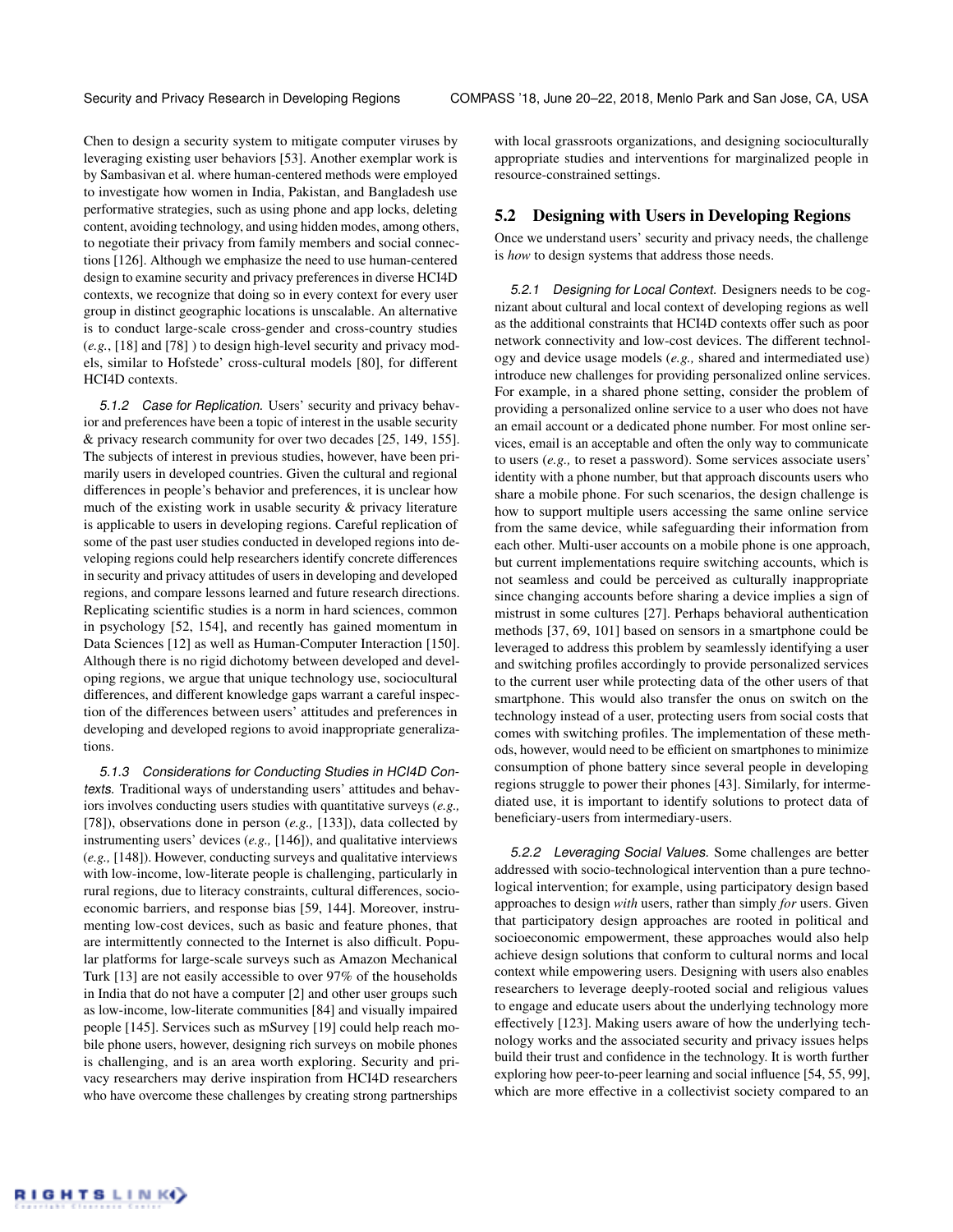individualist society, could be used to reduce security and privacy knowledge gaps.

Participatory design approaches have their own challenges in societies with asymmetrical power structures. For example, engaging women in rural India is often impossible without approval from agents supporting patriarchal structures (e.g., husbands and in-laws). In order to design secure and private solutions for women and nonbinary gender identities in rural, resource-constrained settings with prevalent and powerful patriarchal structures, we echo Sultana et al.'s suggestion of designing within the patriarchy instead of against it and leveraging existing relationships women have with organizations (e.g., non-governmental organizations) and individuals (e.g., health workers, amity group, female elders) [\[139\]](#page-13-25).

5.2.3 Designing for Reliability. Bridging knowledge gaps and designing usable interfaces could lower the bar for a user to try a new technology, but unless the technology works reliably, a user is less likely to continue using it. New technology users are sensitive to failures. It is easy for novice users with low self-confidence to blame themselves for technology failures and get discouraged from using the technology. This psychology is seen even in technologically literate users, who see failures as a sign of their incompetence to use the technology [\[140\]](#page-13-26). For low-income users, security or privacy failures in services such as banking or healthcare could lead to financial or health shocks that are significant determinants to poverty alleviation [\[31,](#page-10-40) [60\]](#page-11-35). Thus, it is critical to build reliable systems with security and privacy in mind, rather than considering those as add-on features.

# 5.3 Supporting Designers and Developers

Although common vulnerabilities and errors that occur in software design and development are well enumerated [\[14\]](#page-10-41), our systematic review indicated that several designers and developers have misconceptions about the security and privacy needs of marginalized people (*e.g.*, ODK deployment architects [\[51\]](#page-11-11)), lack knowledge and resources to incorporate security and privacy features [\[121,](#page-12-36) [153\]](#page-13-27), or have poor economic incentives to prioritize security and privacy over the more visible (to users) functional features in their software [\[33\]](#page-10-42). The economic incentive is even lower for developers in developing regions, because of the low-paying capacity of low- and middleincome users, or their unwillingness to pay for software when free or pirated software are available [\[74\]](#page-11-36).

5.3.1 Policy. Technology and regulatory frameworks surrounding security and privacy in several developing countries either do not exist or are often borrowed from those in developed regions without adaptations and appropriations [\[4\]](#page-10-43). For example, only 40 developing economies have privacy laws around cloud computing [\[117\]](#page-12-37). Lack of formal identification mechanisms in many developing countries makes it difficult for marginalized communities to access essential services such as banking, and participate in analogue and digital worlds [\[17\]](#page-10-14). There is a need to build suitable identity and access management solutions to empower marginalized groups including disabled people, refugees, transgenders, children, women, rural residents, low-literate and low-income communities [\[15,](#page-10-13) [17\]](#page-10-14). The policymakers have a key role to design and implement laws that ensure creation of secure identity and access management solutions, and

safeguard them from internal and external threats. Policies and laws surrounding security and privacy research could also play a large role to motivate designers and developers to keep security and privacy at the forefront of their design process and use best practices to store, process, and transfer users' data. There is also a need to build capacity and increase awareness to ensure that these laws and best practices are enacted.

5.3.2 Incentivizing developers. How can we help developers build secure software? One school of thought suggests changing developers' incentives and to make developers accountable for the security errors in their softwares [\[77\]](#page-11-37), while another suggests that developers need more usable security tools and APIs [\[75\]](#page-11-38). The latter thought is based on the argument that developers wish to do the right thing (*i.e.,* develop secure software), but they often make poor security and privacy decisions because the current available security tools and recommendations are too difficult to understand, use, and implement. Findings from a recent user study with developers about their security practices echoes with this premise [\[46\]](#page-10-44). There are several open questions in this research direction. For example, how do developers handle secure software engineering process, where and what kind of errors they make in the software development cycle, what are their mental models about the threats for their software, and how can we make security and privacy best practices more accessible to them? We recommend using a human-centered approach to examine the incentives of designers and developers, and identify areas for educating them about security and privacy preferences of their target population. This human-centered approach to improve security has recently gained attention of security researchers [\[24,](#page-10-45) [81\]](#page-11-39), and the recent work in this area (*e.g.,* [\[23,](#page-10-46) [104\]](#page-12-38)) is a promising step towards answering these questions.

# 6 CONCLUSION

In this paper, we presented a systematic review of the HCI4D and Security & Privacy literature to examine the state of security and privacy for marginalized people in resource-constrained settings. Our in-depth analysis of 114 publications from 15 proceedings indicated that sociocultural values, lack of knowledge and awareness, use of technology in ways unintended by the technology designers, contexts in which a technology is used, and usability and cost considerations shape perceptions surrounding security, privacy, and confidentiality in developing regions. We presented case studies on phone sharing and surveillance—phenomena common in both developing and developed regions—to highlight interplay of these differentiating factors. For researchers interested in designing security and privacy measures for low-income, low-literate people in developing regions, we outlined how they can understand attitudes and preferences of people in developing regions, co-design appropriate and contextualized solutions with them, and help designers and developers keep security and privacy at the center of their design and development process.

#### **REFERENCES**

- <span id="page-9-0"></span>[1] 2012. Getting Aadhaar Card Big Challenge for Transgenders. http://[www.](http://www.deccanherald.com/content/250353/getting-aadhaar-card-big-challenge.html) deccanherald.com/content/250353/[getting-aadhaar-card-big-challenge.html](http://www.deccanherald.com/content/250353/getting-aadhaar-card-big-challenge.html)
- <span id="page-9-1"></span>[2] 2012. Press Note on Release of Data on Houses, Household Amenities and Assets, Census 2011. http://[censusindia.gov.in](http://censusindia.gov.in/2011census/hlo/Data_sheet/India/HLO_Press_Release.pdf)/2011census/hlo/Data\_sheet/ India/[HLO\\_Press\\_Release.pdf](http://censusindia.gov.in/2011census/hlo/Data_sheet/India/HLO_Press_Release.pdf)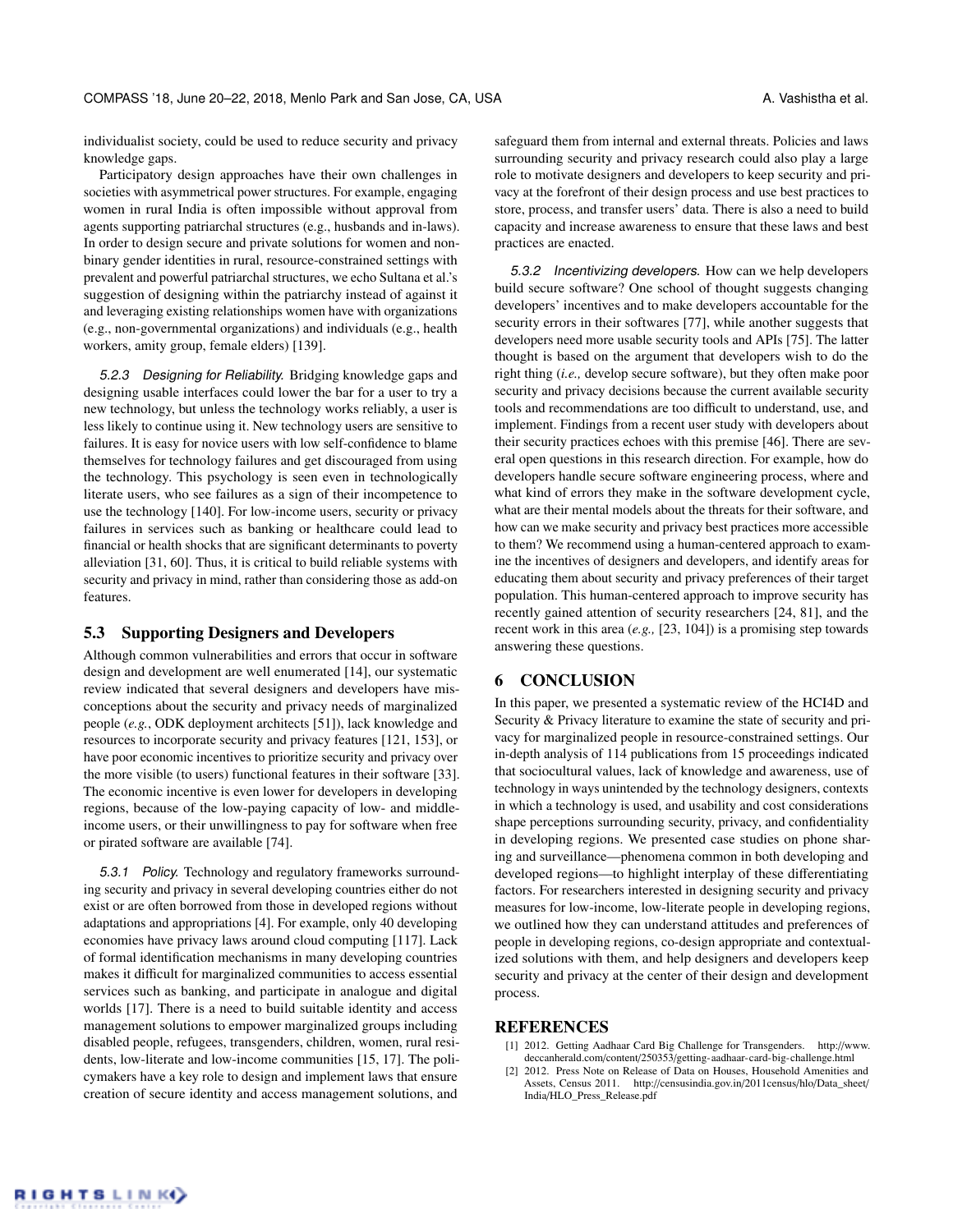- <span id="page-10-23"></span>[3] 2013. India's 'Third Gender': A Marginalised Social Class. http://[ajmn.tv](http://ajmn.tv/26tav)/26tav
- <span id="page-10-43"></span>2013. Information Economy Report 2013. [PublicationWebflyer.aspx?publicationid](http://unctad.org/en/pages/PublicationWebflyer.aspx?publicationid=710)=710<br>2016. Children's Use of Mobile
- <span id="page-10-9"></span>[5] 2016. Children's Use of Mobile Phones - An International https://[www.gsma.com](https://www.gsma.com/publicpolicy/childrens-use-mobile-phones-international-comparison-2015)/publicpolicy/ [childrens-use-mobile-phones-international-comparison-2015](https://www.gsma.com/publicpolicy/childrens-use-mobile-phones-international-comparison-2015)
- <span id="page-10-10"></span>[6] 2016. Country Overview: Pakistan - A Digital Future. [https:](https://www.gsma.com/mobilefordevelopment/programme/connected-society/country-overview-pakistan-a-digital-future) //www.gsma.com/[mobilefordevelopment](https://www.gsma.com/mobilefordevelopment/programme/connected-society/country-overview-pakistan-a-digital-future)/programme/connected-society/ [country-overview-pakistan-a-digital-future](https://www.gsma.com/mobilefordevelopment/programme/connected-society/country-overview-pakistan-a-digital-future)
- <span id="page-10-7"></span>[7] 2016. The Global Surveillance Industry, Privacy International Beta. [https:](https://www.privacyinternational.org/node/807) //[www.privacyinternational.org](https://www.privacyinternational.org/node/807)/node/807
- <span id="page-10-12"></span>[8] 2016. Mobile Privacy Principles. [mobile-privacy-principles](https://www.gsma.com/publicpolicy/mobile-privacy-principles)
- <span id="page-10-26"></span>2016. Over 80 Percent Software Installed in Pakistan, Bangladesh and Indonesia Unlicensed. https://tribune.com.pk/story/1110292/ https://[tribune.com.pk](https://tribune.com.pk/story/1110292/asia-hotbed-piracy-despite-economic-growth/)/story/1110292/ [asia-hotbed-piracy-despite-economic-growth](https://tribune.com.pk/story/1110292/asia-hotbed-piracy-despite-economic-growth/)/<br>[10] 2016. Vietnam Blocks Facebook and
- <span id="page-10-31"></span>Vietnam Blocks Facebook and Cracks Down on Human Rights Activists During Obama Visit. https://[www.accessnow.org](https://www.accessnow.org/vietnam-blocks-facebook-human-rights-obama/)/ [vietnam-blocks-facebook-human-rights-obama](https://www.accessnow.org/vietnam-blocks-facebook-human-rights-obama/)/
- <span id="page-10-8"></span>[11] 2016. World Development Report 2016: Digital Dividends. http://[www.](http://www.worldbank.org/en/publication/wdr2016) [worldbank.org](http://www.worldbank.org/en/publication/wdr2016)/en/publication/wdr2016
- <span id="page-10-35"></span>[12] 2017. ACM SIGMOD 2017 Most Reproducible Paper Award Winners: SIGMOD Website. https://sigmod.org/[2017-reproducibility-award](https://sigmod.org/2017-reproducibility-award/)/
- <span id="page-10-36"></span>[13] 2017. Amazon Mechanical Turk. https://[www.mturk.com](https://www.mturk.com/mturk/)/mturk/
- <span id="page-10-41"></span>[14] 2017. Common Vulnerabilities and Exposures. https://[cve.mitre.org](https://cve.mitre.org/)/
- <span id="page-10-13"></span>[15] 2017. Enabling Access to Mobile Services for the Forcibly Displaced. https://www.gsma.com/[mobilefordevelopment](https://www.gsma.com/mobilefordevelopment/programme/digital-identity/enabling-access-mobile-services-forcibly-displaced)/programme/ digital-identity/[enabling-access-mobile-services-forcibly-displaced](https://www.gsma.com/mobilefordevelopment/programme/digital-identity/enabling-access-mobile-services-forcibly-displaced)
- <span id="page-10-6"></span>[16] 2017. Global Security Intelligence Report, Microsoft. https://[www.microsoft.](https://www.microsoft.com/en-us/security/Intelligence-report) com/en-us/security/[Intelligence-report](https://www.microsoft.com/en-us/security/Intelligence-report)
- <span id="page-10-14"></span>[17] 2017. GSMA Mobile Economy 2017. https://www.gsma.com/[mobileeconomy](https://www.gsma.com/mobileeconomy/)/
- <span id="page-10-33"></span>[18] 2017. Helix Institute of Digital Finance. http://[helix-institute.com](http://helix-institute.com/)/
- <span id="page-10-37"></span>[19] 2017. mSurvey. https://[msurvey.co.ke](https://msurvey.co.ke/)/
- <span id="page-10-11"></span>[20] 2017. Safety, Privacy and Security Across the Mobile Ecosystem. [https:](https://www.gsma.com/publicpolicy/safety-privacy-security-across-mobile-ecosystem)//www.
- <span id="page-10-21"></span>gsma.com/publicpolicy/[safety-privacy-security-across-mobile-ecosystem](https://www.gsma.com/publicpolicy/safety-privacy-security-across-mobile-ecosystem) [21] 2017. Village Phone - Grameen Telecom. http://[www.grameentelecom.net.bd](http://www.grameentelecom.net.bd/village-phone.html)/ [village-phone.html](http://www.grameentelecom.net.bd/village-phone.html)
- <span id="page-10-17"></span>[22] Norah Abokhodair and Sarah Vieweg. 2016. Privacy & Social Media in the Context of the Arab Gulf. In *Proceedings of the Conference on Designing Interactive Systems (DIS)*. https://doi.org/10.1145/[2901790.2901873](https://doi.org/10.1145/2901790.2901873)
- <span id="page-10-46"></span>[23] Yasemin Acar, Michael Backes, Sascha Fahl, and Simson Garfinkel, 2017. Comparing the Usability of Cryptographic APIs. In *Proceedings of the IEEE Symposium on Security and Privacy (S*&*P)*. https://[www.ieee-security.org](https://www.ieee-security.org/TC/SP2017/papers/161.pdf)/TC/SP2017/ papers/[161.pdf](https://www.ieee-security.org/TC/SP2017/papers/161.pdf)
- <span id="page-10-45"></span>[24] Yasemin Acar, Sascha Fahl, and Michelle L. Mazurek. 2016. You Are Not Your Developer, Either: A Research Agenda for Usable Security and Privacy Research Beyond End Users. In *IEEE Cybersecurity Development (SecDev)*. IEEE, 3–8. https://doi.org/10.1109/[SecDev.2016.013](https://doi.org/10.1109/SecDev.2016.013)
- <span id="page-10-34"></span>[25] Anne Adams and Martina Angela Sasse. 1999. Users Are Not the Enemy. *Commun. ACM* 42, 12 (Dec. 1999), 40–46. https://doi.org/[10.1145](https://doi.org/10.1145/322796.322806)/322796. [322806](https://doi.org/10.1145/322796.322806)
- <span id="page-10-1"></span>[26] Syed Ishtiaque Ahmed, Shion Guha, Md. Rashidujjaman Rifat, Faysal Hossain Shezan, and Nicola Dell. 2016. Privacy in Repair: An Analysis of the Privacy Challenges Surrounding Broken Digital Artifacts in Bangladesh. In *Proceedings of the International Conference on Information and Communication Technologies and Development (ICTD)*. ACM. https://doi.org/10.1145/[2909609.2909661](https://doi.org/10.1145/2909609.2909661)
- <span id="page-10-19"></span>[27] Syed Ishtiaque Ahmed, Md. Romael Haque, Jay Chen, and Nicola Dell. 2017. Digital Privacy Challenges with Shared Mobile Phone Use in Bangladesh. In *Proceedings of the ACM: Human Computer Interaction (PACM)*. https://[doi.org](https://doi.org/10.1145/3134652)/ 10.1145/[3134652](https://doi.org/10.1145/3134652)
- <span id="page-10-2"></span>[28] Syed Ishtiaque Ahmed, Md. Romael Haque, Shion Guha, Md. Rashidujjaman Rifat, and Nicola Dell. 2017. Privacy, Security, and Surveillance in the Global South: A Study of Biometric Mobile SIM Registration in Bangladesh. In *Proceedings of the SIGCHI Conference on Human Factors in Computing Systems (CHI)*. ACM, 906–918. https://doi.org/10.1145/[3025453.3025961](https://doi.org/10.1145/3025453.3025961)
- <span id="page-10-15"></span>[29] Syed Ishtiaque Ahmed, Steven J. Jackson, Nova Ahmed, Hasan Shahid Ferdous, Md. Rashidujjaman Rifat, A.S.M Rizvi, Shamir Ahmed, and Rifat Sabbir Mansur. 2014. Protibadi: A Platform for Fighting Sexual Harassment in Urban Bangladesh. In *Proceedings of the SIGCHI Conference on Human Factors in Computing Systems (CHI)*. ACM, 2695–2704. https://doi.org/10.1145/[2556288.](https://doi.org/10.1145/2556288.2557376) [2557376](https://doi.org/10.1145/2556288.2557376)
- <span id="page-10-0"></span>[30] Syed Ishtiaque Ahmed, Steven J. Jackson, and Md Rashidujjaman Rifat. 2015. Learning to Fix: Knowledge, Collaboration and Mobile Phone Repair in Dhaka, Bangladesh. In *Proceedings of the International Conference on Information and Communication Technologies and Development (ICTD)*. ACM Press, 1–10.
- <span id="page-10-40"></span>https://doi.org/10.1145/[2737856.2738018](https://doi.org/10.1145/2737856.2738018) [31] Khurshid Alam and Ajay Mahal. 2014. Economic Impacts of Health Shocks on Households in Low and Middle Income Countries: A Review of the Literature. *Globalization and Health* 10 (April 2014), 21. https://doi.org/[10.1186](https://doi.org/10.1186/1744-8603-10-21)/

[1744-8603-10-21](https://doi.org/10.1186/1744-8603-10-21)

- <span id="page-10-18"></span>[32] Deena Alghamdi, Ivan Flechais, and Marina Jirotka. 2015. Security Practices for Households Bank Customers in the Kingdom of Saudi Arabia. In *Proceedings of the Symposium on Usable Privacy and Security (SOUPS)*. USENIX Association, 297–308. https://[www.usenix.org](https://www.usenix.org/conference/soups2015/proceedings/presentation/alghamdi)/conference/soups2015/proceedings/ [presentation](https://www.usenix.org/conference/soups2015/proceedings/presentation/alghamdi)/alghamdi
- <span id="page-10-42"></span>[33] Ross Anderson. 2001. Why Information Security is Hard - An Economic Perspective. In *Proceedings of the ACM Conference on Computer and Communications Security (CCS)*. IEEE Comput. Soc, 358–365. https://doi.org/10.1109/[ACSAC.](https://doi.org/10.1109/ACSAC.2001.991552) [2001.991552](https://doi.org/10.1109/ACSAC.2001.991552)
- <span id="page-10-28"></span>[34] Yaw Anokwa, Nyoman Ribeka, Tapan Parikh, Gaetano Borriello, and Martin C. Were. 2012. Design of a Phone-based Clinical Decision Support System for Resource-limited Settings. In *Proceedings of the International Conference on Information and Communication Technologies and Development (ICTD)*. ACM, 13–24. https://doi.org/10.1145/[2160673.2160676](https://doi.org/10.1145/2160673.2160676)
- <span id="page-10-16"></span>[35] Steven Bellman, Eric J. Johnson, Stephen J. Kobrin, and Gerald L. Lohse. 2004. International Differences in Information Privacy Concerns: A Global Survey of Consumers. *The Information Society* 20, 5 (Nov. 2004), 313–324. [https:](https://doi.org/10.1080/01972240490507956) //doi.org/10.1080/[01972240490507956](https://doi.org/10.1080/01972240490507956)
- <span id="page-10-3"></span>[36] Yahel Ben-David, Shaddi Hasan, Joyojeet Pal, Matthias Vallentin, Saurabh Panjwani, Philipp Gutheim, Jay Chen, and Eric Brewer. 2011. Computing Security in the Developing World: A Case for Multidisciplinary Research. In *Proceedings of the ACM Workshop on Networked Systems for Developing Regions (NSDR)*. ACM, 39–44. https://doi.org/10.1145/[1999927.1999939](https://doi.org/10.1145/1999927.1999939)
- <span id="page-10-38"></span>[37] Francesco Bergadano, Daniele Gunetti, and Claudia Picardi. 2002. User Authentication Through Keystroke Dynamics. *ACM Transactions on Information and System Security (ACM TISSEC)* 5, 4 (Nov. 2002), 367–397. [https:](https://doi.org/10.1145/581271.581272) //doi.org/10.1145/[581271.581272](https://doi.org/10.1145/581271.581272)
- <span id="page-10-32"></span>[38] Mehrab Bin Morshed, Michaelanne Dye, Syed Ishtiaque Ahmed, and Neha Kumar. 2017. When the Internet Goes Down in Bangladesh. In *Proceedings of the Conference on Computer Supported Cooperative Work (CSCW)*. ACM, 1591–1604. https://doi.org/10.1145/[2998181.2998237](https://doi.org/10.1145/2998181.2998237)
- <span id="page-10-29"></span>[39] Jon Bird, Peter Byass, Kathleen Kahn, Paul Mee, and Edward Fottrell. 2013. A Matter of Life and Death: Practical and Ethical Constraints in the Development of a Mobile Verbal Autopsy Tool. In *Proceedings of the SIGCHI Conference on Human Factors in Computing Systems (CHI)*. ACM, 1489–1498. [https:](https://doi.org/10.1145/2470654.2466198) //doi.org/10.1145/[2470654.2466198](https://doi.org/10.1145/2470654.2466198)
- <span id="page-10-22"></span>[40] Sara Boettiger, Kentaro Toyama, and Rezwana Abed. 2012. Natural Obsolescence of Village Phone. In *Proceedings of the International Conference on Information and Communication Technologies and Development (ICTD)*. ACM, 221–229. https://doi.org/10.1145/[2160673.2160702](https://doi.org/10.1145/2160673.2160702)
- <span id="page-10-24"></span>[41] Jasmine Bowers, Bradley Reaves, Imani N. Sherman, Patrick Traynor, and Kevin Butler. 2017. Regulators, Mount Up! Analysis of Privacy Policies for Mobile Money Services. In *Proceedings of the Symposium on Usable Privacy and Security (SOUPS)*. https://[www.semanticscholar.org](https://www.semanticscholar.org/paper/582606bb70ac6060066890ec7967f31ce155503b)/paper/ [582606bb70ac6060066890ec7967f31ce155503b](https://www.semanticscholar.org/paper/582606bb70ac6060066890ec7967f31ce155503b)
- <span id="page-10-5"></span>[42] Virginia Braun and Victoria Clarke. 2006. Using Thematic Analysis in Psychology. *Qualitative Research in Psychology* 3, 2 (2006), 77–101. [http:](http://dx.doi.org/10.1191/1478088706qp063oa) //dx.doi.org/10.1191/[1478088706qp063oa](http://dx.doi.org/10.1191/1478088706qp063oa)
- <span id="page-10-39"></span>[43] Eric Brewer, Michael Demmer, Bowei Du, Melissa Ho, Matthew Kam, Sergiu Nedevschi, Joyojeet Pal, Rabin Patra, Sonesh Surana, and Kevin Fall. 2005. The Case for Technology in Developing Regions. *Computer* 38, 6 (May 2005), 25–38. https://doi.org/10.1109/[MC.2005.204](https://doi.org/10.1109/MC.2005.204)
- <span id="page-10-25"></span>[44] Mercy Buku and Rafe Mazer. 2017. *Fraud in Mobile Financial Services: Protecting Consumers, Providers, and the System*. Technical Report. CGAP. http://www.cgap.org/publications/[fraud-mobile-financial-services](http://www.cgap.org/publications/fraud-mobile-financial-services)
- <span id="page-10-20"></span>[45] Judith Butler. 2006. *Gender Trouble: Feminism and the Subversion of Identity* (first ed.). Routledge.
- <span id="page-10-44"></span>[46] Sam Castle, Fahad Pervaiz, Galen Weld, and Franziska Roesner. 2016. Let's Talk Money: Evaluating the Security Challenges of Mobile Money in the Developing World. In *Proceedings of the ACM Symposium on Computing for Development (ACM DEV)*. http://dl.acm.org/[citation.cfm?id](http://dl.acm.org/citation.cfm?id=3001919)=3001919
- <span id="page-10-27"></span>[47] Jay Chen, Azza Abouzied, David Hutchful, Joy Ming, and Ishita Ghosh. 2016. Printr: Exploring the Potential of Paper-based Tools in Low-resource Settings. In *Proceedings of the International Conference on Information and Communication Technologies and Development (ICTD)*. ACM, 23:1–23:11. https://[doi.org](https://doi.org/10.1145/2909609.2909649)/10. 1145/[2909609.2909649](https://doi.org/10.1145/2909609.2909649)
- <span id="page-10-4"></span>[48] Jay Chen, Michael Paik, and Kelly McCabe. 2014. Exploring Internet Security Perceptions and Practices in Urban Ghana. In *Proceedings of the Symposium on Usable Privacy and Security (SOUPS)*. USENIX Association, 129–142. [https:](https://www.usenix.org/conference/soups2014/proceedings/presentation/chen) //[www.usenix.org](https://www.usenix.org/conference/soups2014/proceedings/presentation/chen)/conference/soups2014/proceedings/presentation/chen
- <span id="page-10-30"></span>[49] Marshini Chetty, Richard Banks, A.J. Brush, Jonathan Donner, and Rebecca Grinter. 2012. You're Capped: Understanding the Effects of Bandwidth Caps on Broadband Use in the Home. In *Proceedings of the SIGCHI Conference on Human Factors in Computing Systems (CHI)*. ACM, 3021–3030. [https:](https://doi.org/10.1145/2207676.2208714) //doi.org/10.1145/[2207676.2208714](https://doi.org/10.1145/2207676.2208714)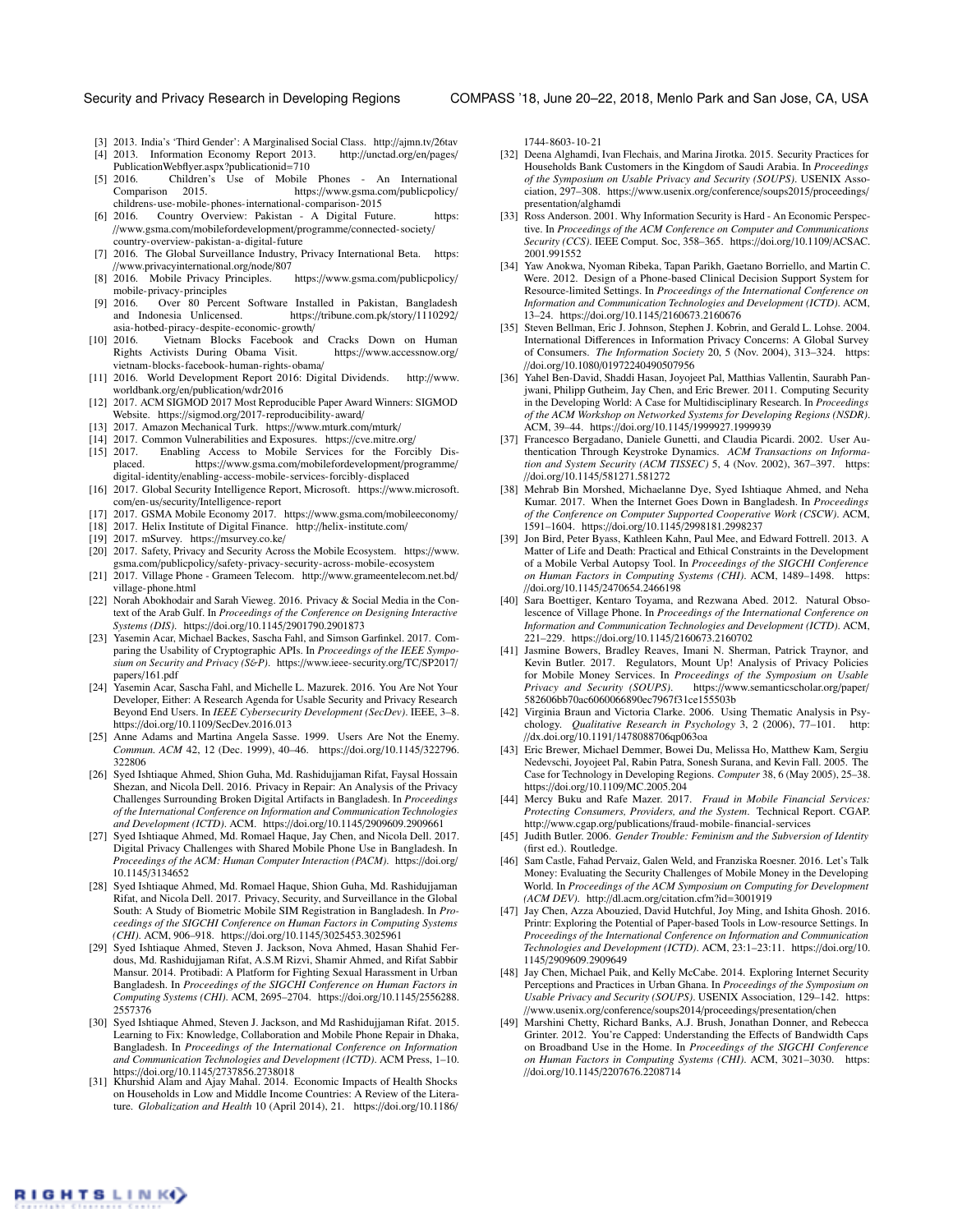- <span id="page-11-23"></span>[50] Marshini Chetty, Hyojoon Kim, Srikanth Sundaresan, Sam Burnett, Nick Feamster, and W. Keith Edwards. 2015. uCap: An Internet Data Management Tool For The Home. In *Proceedings of the SIGCHI Conference on Human Factors in Computing Systems (CHI)*. ACM, 3093–3102. https://doi.org/10.1145/[2702123.](https://doi.org/10.1145/2702123.2702218) [2702218](https://doi.org/10.1145/2702123.2702218)
- <span id="page-11-11"></span>[51] Camille Cobb, Samuel Sudar, Nicholas Reiter, Richard Anderson, Franziska Roesner, and Tadayoshi Kohno. 2016. Computer Security for Data Collection Technologies. In *Proceedings of the International Conference on Information and Communication Technologies and Development (ICTD)*. ACM, 2:1–2:11. https://doi.org/10.1145/[2909609.2909660](https://doi.org/10.1145/2909609.2909660)
- <span id="page-11-29"></span>[52] Open Science Collaboration. 2015. Estimating the Reproducibility of Psychological Science. *Science* 349, 6251 (Aug. 2015), aac4716. https://doi.org/[10.1126](https://doi.org/10.1126/science.aac4716)/ [science.aac4716](https://doi.org/10.1126/science.aac4716)
- <span id="page-11-17"></span>[53] Henry Corrigan-Gibbs and Jay Chen. 2014. FlashPatch: Spreading Software Updates over Flash Drives in Under-connected Regions. In *Proceedings of the ACM Symposium on Computing for Development (ACM DEV)*. ACM, 1–10. https://doi.org/10.1145/[2674377.2674384](https://doi.org/10.1145/2674377.2674384)
- <span id="page-11-33"></span>[54] Sauvik Das, Adam D.I. Kramer, Laura A. Dabbish, and Jason I. Hong. 2014. Increasing Security Sensitivity With Social Proof: A Large-Scale Experimental Confirmation. In *Proceedings of the ACM Conference on Computer and Communications Security (CCS)*. ACM, 739–749. https://doi.org/10.1145/[2660267.](https://doi.org/10.1145/2660267.2660271) [2660271](https://doi.org/10.1145/2660267.2660271)
- <span id="page-11-34"></span>[55] Sauvik Das, Adam D.I. Kramer, Laura A. Dabbish, and Jason I. Hong. 2015. The Role of Social Influence in Security Feature Adoption. In *Proceedings of the Conference on Computer Supported Cooperative Work (CSCW)*. ACM, 1416–1426. https://doi.org/10.1145/[2675133.2675225](https://doi.org/10.1145/2675133.2675225)
- <span id="page-11-16"></span>[56] Liza Dawson and Nancy E. Kass. 2005. Views of US Researchers about Informed Consent in International Collaborative Research. *Social Science* & *Medicine* 61, 6 (Sept. 2005), 1211–1222. https://doi.org/10.1016/[j.socscimed.2005.02.004](https://doi.org/10.1016/j.socscimed.2005.02.004)
- <span id="page-11-5"></span>[57] Antonella De Angeli and Leantros Kyriakoullis. 2006. Globalisation vs. Localisation in E-Commerce: Cultural-aware Interaction Design. In *Proceedings of the Working Conference on Advanced Visual Interfaces (AVI)*. ACM, 250–253. https://doi.org/10.1145/[1133265.1133314](https://doi.org/10.1145/1133265.1133314)
- <span id="page-11-0"></span>[58] Nicola Dell and Neha Kumar. 2016. The Ins and Outs of HCI for Development. In *Proceedings of the SIGCHI Conference on Human Factors in Computing Systems (CHI)*. ACM, 2220–2232. https://doi.org/10.1145/[2858036.2858081](https://doi.org/10.1145/2858036.2858081)
- <span id="page-11-30"></span>[59] Nicola Dell, Vidya Vaidyanathan, Indrani Medhi, Edward Cutrell, and William Thies. 2012. Yours is Better!: Participant Response Bias in HCI. In *Proceedings of the SIGCHI Conference on Human Factors in Computing Systems (CHI)*. https://doi.org/10.1145/[2207676.2208589](https://doi.org/10.1145/2207676.2208589)
- <span id="page-11-35"></span>[60] Stefan Dercon and John Hoddinott. 2003. *Health, Shocks and Poverty Persistence*. Technical Report 008. World Institute for Development Economic Research (UNU-WIDER). https://ideas.repec.org/p/unu/wpaper/[dp2003-08.html](https://ideas.repec.org/p/unu/wpaper/dp2003-08.html)
- <span id="page-11-2"></span>[61] Audrey Desjardins, Ron Wakkary, and William Odom. 2015. Investigating Genres and Perspectives in HCI Research on the Home. In *Proceedings of the SIGCHI Conference on Human Factors in Computing Systems (CHI)*. ACM, 3073–3082. https://doi.org/10.1145/[2702123.2702540](https://doi.org/10.1145/2702123.2702540)
- <span id="page-11-22"></span>[62] Catherine D'Ignazio, Alexis Hope, Becky Michelson, Robyn Churchill, and Ethan Zuckerman. 2016. A Feminist HCI Approach to Designing Postpartum Technologies: "When I First Saw a Breast Pump I Was Wondering if It Was a Joke". In *Proceedings of the SIGCHI Conference on Human Factors in Computing Systems (CHI)*. ACM, 2612–2622. https://doi.org/10.1145/[2858036.2858460](https://doi.org/10.1145/2858036.2858460)
- <span id="page-11-13"></span>[63] Leslie L. Dodson, S. Revi Sterling, and John K. Bennett. 2013. Minding the Gaps: Cultural, Technical and Gender-based Barriers to Mobile Use in Orallanguage Berber Communities in Morocco. In *Proceedings of the International Conference on Information and Communication Technologies and Development (ICTD)*. ACM, 79–88. https://doi.org/10.1145/[2516604.2516626](https://doi.org/10.1145/2516604.2516626)
- <span id="page-11-18"></span>[64] Pankaj Doke and Anirudha Joshi. 2015. Mobile Phone Usage by Low Literate Users. In *Proceedings of the India HCI Conference on Human Computer Interaction (IndiaHCI)*. ACM, 10–18. https://doi.org/10.1145/[2835966.2835968](https://doi.org/10.1145/2835966.2835968)
- <span id="page-11-26"></span>[65] Jonathan Donner. 2008. Research Approaches to Mobile Use in the Developing World: A Review of the Literature. *The Information Society* 24 (2008), 140–159. https://doi.org/10.1080/[01972240802019970](https://doi.org/10.1080/01972240802019970)
- <span id="page-11-3"></span>[66] Michaelanne Dye, Annie Antón, and Amy S. Bruckman. 2016. Early Adopters of the Internet and Social Media in Cuba. In *Proceedings of the Conference on Computer Supported Cooperative Work (CSCW)*. ACM, 1295–1309. [https:](https://doi.org/10.1145/2818048.2819947) //doi.org/10.1145/[2818048.2819947](https://doi.org/10.1145/2818048.2819947)
- <span id="page-11-4"></span>[67] Michaelanne Dye, David Nemer, Laura R. Pina, Nithya Sambasivan, Amy S. Bruckman, and Neha Kumar. 2017. Locating the Internet in the Parks of Havana. In *Proceedings of the SIGCHI Conference on Human Factors in Computing Systems (CHI)*. ACM, 3867–3878. https://doi.org/10.1145/[3025453.3025728](https://doi.org/10.1145/3025453.3025728)
- <span id="page-11-9"></span>[68] Ivan Flechais, Marina Jirotka, and Deena Alghamdi. 2013. In the Balance in Saudi Arabia: Security, Privacy and Trust. In *Proceedings of the Conference on Human Factors in Computing Systems: Extended Abstracts (CHI EA)*. ACM, 823–828. https://doi.org/10.1145/[2468356.2468503](https://doi.org/10.1145/2468356.2468503)
- <span id="page-11-32"></span>[69] Mario Frank, Ralf Biedert, Eugene Ma, Ivan Martinovic, and Dawn Song. 2013. Touchalytics: On the Applicability of Touchscreen Input As a Behavioral Biometric for Continuous Authentication. *IEEE Transactions on Information Forensics*

*and Security* 8, 1 (Jan. 2013), 136–148. https://doi.org/10.1109/[TIFS.2012.](https://doi.org/10.1109/TIFS.2012.2225048) [2225048](https://doi.org/10.1109/TIFS.2012.2225048)

- <span id="page-11-28"></span>[70] Sheera Frenkel. 2018. Iranian Authorities Block Access to Social Media Tools. *The New York Times* (Jan. 2018). https://[www.nytimes.com](https://www.nytimes.com/2018/01/02/technology/iran-protests-social-media.html)/2018/01/02/ technology/[iran-protests-social-media.html](https://www.nytimes.com/2018/01/02/technology/iran-protests-social-media.html)
- <span id="page-11-8"></span>[71] Annie George and Surinder Singh Jaswal. 1995. Understanding Sexuality: An Ethnographic Study of Poor Women in Bombay, India. Washington DC International Center for Research on Women [ICRW]. https://[www.popline.org](https://www.popline.org/node/304873)/ node/[304873](https://www.popline.org/node/304873)
- <span id="page-11-21"></span>[72] Sanjay Ghosh, Sarita Seshagiri, and Aditya Ponnada. 2016. Exploring Regional User Experience for Designing Ultra Low Cost Smart Phones. In *Proceedings of the Conference on Human Factors in Computing Systems: Extended Abstracts (CHI EA)*. ACM, 768–776. https://doi.org/10.1145/[2851581.2851597](https://doi.org/10.1145/2851581.2851597)
- <span id="page-11-1"></span>[73] Ricardo Gomez, Luis Fernando Baron-Porras, and Brittany Fiore-Silfvast. 2012. The Changing Field of ICTD: Content Analysis of Research Published in Selected Journals and Conferences, 2000-2010. In *Proceedings of the International Conference on Information and Communication Technologies and Development (ICTD)*. https://doi.org/10.1145/[2160673.2160682](https://doi.org/10.1145/2160673.2160682)
- <span id="page-11-36"></span>[74] Ram D. Gopal and G. Lawrence Sanders. 2000. Global Software Piracy: You Can't Get Blood out of a Turnip. *Commun. ACM* 43, 9 (Sept. 2000), 82–89. https://doi.org/10.1145/[348941.349002](https://doi.org/10.1145/348941.349002)
- <span id="page-11-38"></span>[75] Matthew Green and Matthew Smith. 2016. Developers are Not the Enemy!: The Need for Usable Security APIs. *IEEE Security* & *Privacy* 14, 5 (2016), 40–46. https://doi.org/10.1109/[MSP.2016.111](https://doi.org/10.1109/MSP.2016.111)
- <span id="page-11-12"></span>[76] GSMA. 2015. Bridging the Gender Gap: Mobile Access and Usage in Lowand Middle-income Countries. http://www.gsma.com/[mobilefordevelopment](http://www.gsma.com/mobilefordevelopment/programmes/connectedwomen/bridging-gender-gap)/ programmes/connectedwomen/[bridging-gender-gap](http://www.gsma.com/mobilefordevelopment/programmes/connectedwomen/bridging-gender-gap)
- <span id="page-11-37"></span>[77] J. Alex Halderman. 2010. To Strengthen Security, Change Developers' Incentives. *IEEE Security* & *Privacy* 8, 2 (2010), 79–82. https://doi.org/10.1109/[MSP.2010.](https://doi.org/10.1109/MSP.2010.85) [85](https://doi.org/10.1109/MSP.2010.85)
- <span id="page-11-6"></span>[78] Marian Harbach, Alexander De Luca, Nathan Malkin, and Serge Egelman. 2016. Keep on Lockin' in the Free World: A Multi-National Comparison of Smartphone Locking. In *Proceedings of the SIGCHI Conference on Human Factors in Computing Systems (CHI)*. https://doi.org/10.1145/[2858036.2858273](https://doi.org/10.1145/2858036.2858273)
- <span id="page-11-14"></span>[79] Carl Hartung, Adam Lerer, Yaw Anokwa, Clint Tseng, Waylon Brunette, and Gaetano Borriello. 2010. Open Data Kit: Tools to Build Information Services for Developing Regions. In *Proceedings of the ACM*/*IEEE International Conference on Information and Communication Technologies and Development*. ACM. [https:](https://doi.org/10.1145/2369220.2369236) //doi.org/10.1145/[2369220.2369236](https://doi.org/10.1145/2369220.2369236)
- <span id="page-11-7"></span>[80] Geert Hofstede. 2011. Dimensionalizing Cultures: The Hofstede Model in Context. *Online readings in psychology and culture* 2, 1 (2011). https://[doi.org](https://doi.org/10.9707/2307-0919.1014)/ 10.9707/[2307-0919.1014](https://doi.org/10.9707/2307-0919.1014)
- <span id="page-11-39"></span>[81] Thorsten Holz, Norbert Pohlmann, Eric Bodden, Matthew Smith, and Jorg Hoffmann. 2016. Human-Centered Systems Security: IT Security by People for People. http://[donar.messe.de](http://donar.messe.de/exhibitor/cebit/2017/G541499/human-centered-systems-security-eng-483137.pdf)/exhibitor/cebit/2017/G541499/ [human-centered-systems-security-eng-483137.pdf](http://donar.messe.de/exhibitor/cebit/2017/G541499/human-centered-systems-security-eng-483137.pdf)
- <span id="page-11-27"></span>[82] Robert Jensen. 2007. The Digital Provide: Information (Technology), Market Performance, and Welfare in the South Indian Fisheries Sector. *The Quarterly Journal of Economics* 122, 3 (Aug. 2007), 879–924. https://doi.org/[10.1162](https://doi.org/10.1162/qjec.122.3.879)/ [qjec.122.3.879](https://doi.org/10.1162/qjec.122.3.879)
- <span id="page-11-25"></span>[83] Amy K. Karlson, A.J. Bernheim Brush, and Stuart Schechter. 2009. Can I Borrow Your Phone?: Understanding Concerns when Sharing Mobile Phones. In *Proceedings of the SIGCHI Conference on Human Factors in Computing Systems (CHI)*. ACM, 1647–1650. https://doi.org/10.1145/[1518701.1518953](https://doi.org/10.1145/1518701.1518953)
- <span id="page-11-31"></span>[84] Shashank Khanna, Aishwarya Ratan, James Davis, and William Thies. 2010. Evaluating and Improving the Usability of Mechanical Turk for Low-income Workers in India. In *Proceedings of the ACM Symposium on Computing for Development (ACM DEV)*. https://doi.org/10.1145/[1926180.1926195](https://doi.org/10.1145/1926180.1926195)
- <span id="page-11-15"></span>[85] Predrag Klasnja, Sunny Consolvo, Jaeyeon Jung, Benjamin M. Greenstein, Louis LeGrand, Pauline Powledge, and David Wetherall. 2009. "When I am on Wi-Fi, I am fearless": Privacy concerns & practices in everyday Wi-Fi use. In *Proceedings of the SIGCHI Conference on Human Factors in Computing Systems (CHI)*. ACM, 1993–2002. https://doi.org/10.1145/[1518701.1519004](https://doi.org/10.1145/1518701.1519004)
- <span id="page-11-10"></span>[86] Beth E. Kolko, Emma J. Rose, and Erica Johnson. 2007. Communication As Information-seeking: The Case for Mobile Social Software for Developing Regions. In *Proceedings of the International Conference on World Wide Web (WWW)*. ACM, 863–872. https://doi.org/10.1145/[1242572.1242689](https://doi.org/10.1145/1242572.1242689)
- <span id="page-11-24"></span>[87] Deepti Kumar, David Martin, and Jacki O'Neill. 2011. The Times They Are Achangin': Mobile Payments in India. In *Proceedings of the SIGCHI Conference on Human Factors in Computing Systems (CHI)*. ACM, 1413–1422. [https:](https://doi.org/10.1145/1978942.1979150) //doi.org/10.1145/[1978942.1979150](https://doi.org/10.1145/1978942.1979150)
- <span id="page-11-19"></span>[88] Neha Kumar, Gopal Chouhan, and Tapan Parikh. 2011. Folk Music Goes Digital in India. In *Proceedings of the SIGCHI Conference on Human Factors in Computing Systems (CHI)*. ACM. https://doi.org/10.1145/[1978942.1979151](https://doi.org/10.1145/1978942.1979151)
- <span id="page-11-20"></span>[89] Neha Kumar and Tapan S. Parikh. 2013. Mobiles, Music, and Materiality. In *Proceedings of the SIGCHI Conference on Human Factors in Computing Systems (CHI)*. ACM, 2863–2872. https://doi.org/10.1145/[2470654.2481396](https://doi.org/10.1145/2470654.2481396)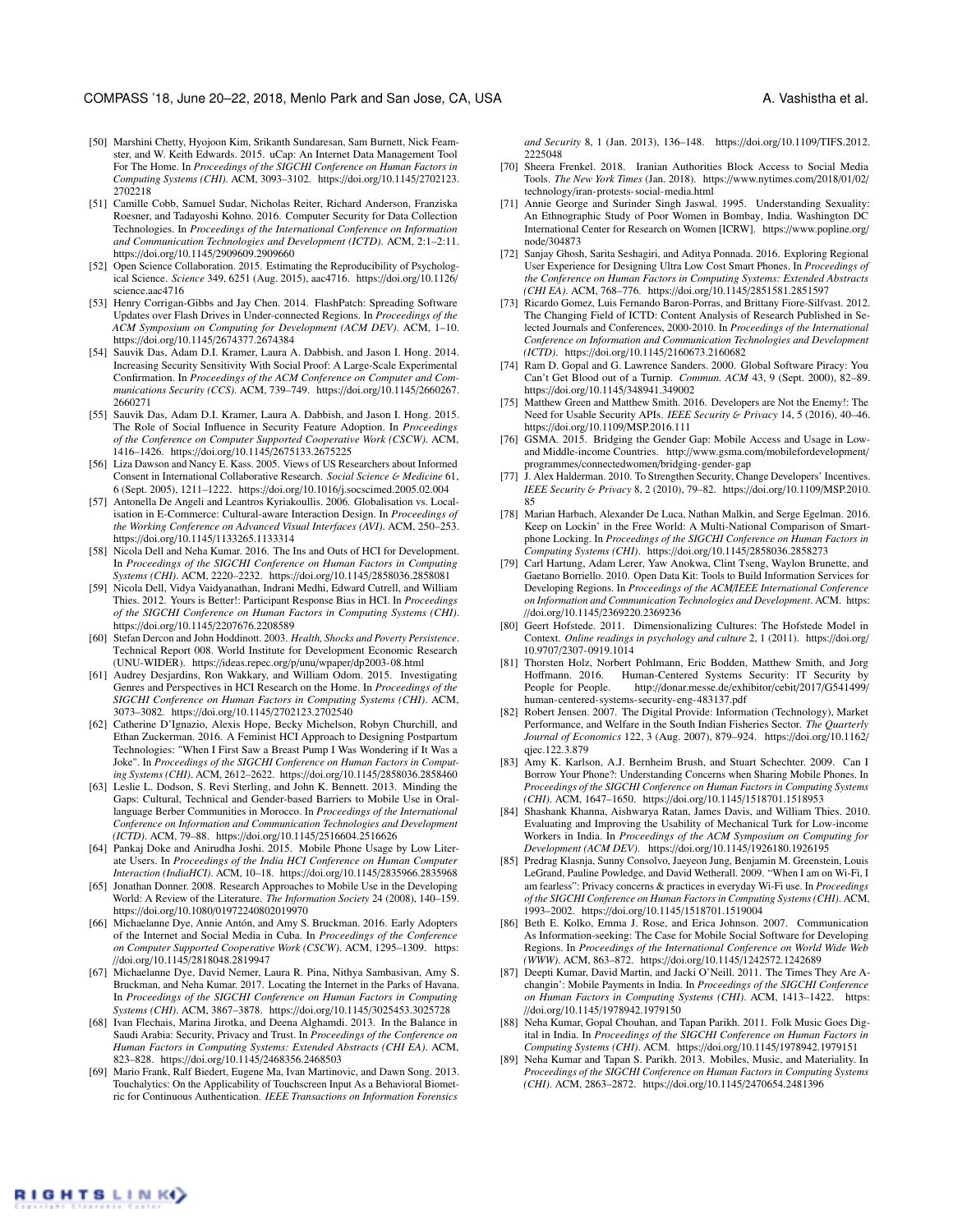- <span id="page-12-22"></span>[90] Neha Kumar and Nimmi Rangaswamy. 2013. The Mobile Media Actor-network in Urban India. In *Proceedings of the SIGCHI Conference on Human Factors in Computing Systems (CHI)*. ACM, 1989–1998. https://doi.org/10.1145/[2470654.](https://doi.org/10.1145/2470654.2466263) [2466263](https://doi.org/10.1145/2470654.2466263)
- <span id="page-12-6"></span>[91] Ponnurangam Kumaraguru and Lorrie Faith Cranor. 2005. Privacy in India: Attitudes and Awareness. In *Privacy Enhancing Technologies*. https://[doi.org](https://doi.org/10.1007/11767831_16)/ 10.1007/[11767831\\_16](https://doi.org/10.1007/11767831_16)
- <span id="page-12-29"></span>[92] Lily Kuo. 2017. Uganda has Launched a Total Social Media Blackout for the Second Time in Three Months. https://goo.gl/[Ds4mj3](https://goo.gl/Ds4mj3)
- <span id="page-12-7"></span>[93] Yong Liu, Jorge Goncalves, Denzil Ferreira, Bei Xiao, Simo Hosio, and Vassilis Kostakos. 2014. CHI 1994-2013: Mapping Two Decades of Intellectual Progress Through Co-word Analysis. In *Proceedings of the SIGCHI Conference on Human Factors in Computing Systems (CHI)*. ACM, 3553–3562. https://doi.org/[10.1145](https://doi.org/10.1145/2556288.2556969)/ [2556288.2556969](https://doi.org/10.1145/2556288.2556969)
- <span id="page-12-19"></span>[94] Alison Mathie and Gord Cunningham. 2005. Who is Driving Development? Reflections on the Transformative Potential of Asset-based Community Development. *Canadian Journal of Development Studies* 26, 1 (2005), 175–186. https://doi.org/10.1080/[02255189.2005.9669031](https://doi.org/10.1080/02255189.2005.9669031)
- <span id="page-12-24"></span>[95] Arunesh Mathur, Brent Schlotfeldt, and Marshini Chetty. 2015. A Mixedmethods Study of Mobile Users' Data Usage Practices in South Africa. In *Proceedings of the ACM International Joint Conference on Pervasive and Ubiquitous Computing (UbiComp)*. ACM, 1209–1220. https://doi.org/10.1145/[2750858.](https://doi.org/10.1145/2750858.2804292) [2804292](https://doi.org/10.1145/2750858.2804292)
- <span id="page-12-27"></span>[96] Tara Matthews, Kerwell Liao, Anna Turner, Marianne Berkovich, Robert Reeder, and Sunny Consolvo. 2016. "She'll Just Grab Any Device That's Closer": A Study of Everyday Device & Account Sharing in Households. In *Proceedings of the SIGCHI Conference on Human Factors in Computing Systems (CHI)*. ACM, 5921–5932. https://doi.org/10.1145/[2858036.2858051](https://doi.org/10.1145/2858036.2858051)
- <span id="page-12-17"></span>[97] Indrani Medhi, Somani Patnaik, Emma Brunskill, S. N. Nagasena Gautama, William Thies, and Kentaro Toyama. 2011. Designing Mobile Interfaces for Novice and Low-Literacy Users. *ACM Transactions on Computer-Human Interaction* 18, 1 (April 2011), 1–28. https://doi.org/10.1145/[1959022.1959024](https://doi.org/10.1145/1959022.1959024)
- <span id="page-12-0"></span>[98] Mary Meeker. 2015. 2015 Internet Trends. http://[www.kpcb.com](http://www.kpcb.com/blog/2015-internet-trends)/blog/ [2015-internet-trends](http://www.kpcb.com/blog/2015-internet-trends)
- <span id="page-12-35"></span>[99] Tamir Mendel and Eran Toch. 2017. Susceptibility to Social Influence of Privacy Behaviors: Peer Versus Authoritative Sources. In *Proceedings of the Conference on Computer Supported Cooperative Work (CSCW)*. ACM, 581–593. [https:](https://doi.org/10.1145/2998181.2998323) //doi.org/10.1145/[2998181.2998323](https://doi.org/10.1145/2998181.2998323)
- <span id="page-12-32"></span>[100] Microsave. 2017. Assessment of AeFDS (Aadhaar Enabled Fertilizer Distribution System) Pilot. http://www.microsave.net/resource/[assessment\\_of\\_aefds\\_](http://www.microsave.net/resource/assessment_of_aefds_aadhaar_enabled_fertilizer_distribution_system_pilot) [aadhaar\\_enabled\\_fertilizer\\_distribution\\_system\\_pilot](http://www.microsave.net/resource/assessment_of_aefds_aadhaar_enabled_fertilizer_distribution_system_pilot)
- <span id="page-12-34"></span>[101] Manar Mohamed and Nitesh Saxena. 2016. Gametrics: Towards Attack-resilient Behavioral Authentication with Simple Cognitive Games. In *Proceedings of the Annual Computer Security Applications Conference*. ACM, 277–288. [https:](https://doi.org/10.1145/2991079.2991096) //doi.org/10.1145/[2991079.2991096](https://doi.org/10.1145/2991079.2991096)
- <span id="page-12-9"></span>[102] Marie-Hélène Mottin-Sylla. 2016. The Gender Digital Divide in Francophone Africa: A Harsh Reality. https://[www.apc.org](https://www.apc.org/en/pubs/manuals/gender/africa/gender-digital-divide-francophone-africa-harsh-rea)/en/pubs/manuals/gender/africa/ [gender-digital-divide-francophone-africa-harsh-rea](https://www.apc.org/en/pubs/manuals/gender/africa/gender-digital-divide-francophone-africa-harsh-rea)
- <span id="page-12-18"></span>[103] Joseck Luminzu Mudiri. 2013. *Fraud in Mobile Financial Services*. Technical Report. MicroSave. http://[www.microsave.net](http://www.microsave.net/files/pdf/RP151_Fraud_in_Mobile_Financial_Services_JMudiri.pdf)/files/pdf/RP151\_Fraud\_in\_ [Mobile\\_Financial\\_Services\\_JMudiri.pdf](http://www.microsave.net/files/pdf/RP151_Fraud_in_Mobile_Financial_Services_JMudiri.pdf)
- <span id="page-12-38"></span>[104] Sarah Nadi, Stefan Krüger, Mira Mezini, and Eric Bodden. 2016. Jumping through Hoops: Why do Java Developers Struggle with Cryptography APIs?. In *Proceedings of the International Conference on Software Engineering (ICSE)*. ACM, 935–946. https://doi.org/10.1145/[2884781.2884790](https://doi.org/10.1145/2884781.2884790)
- <span id="page-12-13"></span>[105] Soud Nassir and Tuck Wah Leong. 2017. Traversing Boundaries: Understanding the Experiences of Ageing Saudis. In *Proceedings of the SIGCHI Conference on Human Factors in Computing Systems (CHI)*. ACM, 6386–6397. [https:](https://doi.org/10.1145/3025453.3025618) //doi.org/10.1145/[3025453.3025618](https://doi.org/10.1145/3025453.3025618)
- <span id="page-12-5"></span>[106] Helen Nissenbaum. 2009. *Privacy in Context: Technology, Policy, and the Integrity of Social Life*. Stanford University Press.
- <span id="page-12-1"></span>[107] Erick Oduor, Carman Neustaedter, Tejinder K. Judge, Kate Hennessy, Carolyn Pang, and Serena Hillman. 2014. How Technology Supports Family Communication in Rural, Suburban, and Urban Kenya. In *Proceedings of the SIGCHI Conference on Human Factors in Computing Systems (CHI)*. ACM, 2705–2714. https://doi.org/10.1145/[2556288.2557277](https://doi.org/10.1145/2556288.2557277)
- <span id="page-12-25"></span>[108] Anne Oeldorf-Hirsch, Jonathan Donner, and Edward Cutrell. 2012. How Bad is Good Enough?: Exploring Mobile Video Quality Trade-offs for Bandwidthconstrained Consumers. In *Proceedings of the Nordic Conference on Humancomputer Interaction (NordiCHI)*. ACM, 49–58. https://doi.org/[10.1145](https://doi.org/10.1145/2399016.2399025)/ [2399016.2399025](https://doi.org/10.1145/2399016.2399025)
- <span id="page-12-21"></span>[109] Jacki O'Neill, Kentaro Toyama, Jay Chen, Berthel Tate, and Aysha Siddique. 2016. The Increasing Sophistication of Mobile Media Sharing in Lower-Middle-Class Bangalore. In *Proceedings of the International Conference on Information and Communication Technologies and Development (ICTD)*. https://[doi.org](https://doi.org/10.1145/2909609.2909656)/10. 1145/[2909609.2909656](https://doi.org/10.1145/2909609.2909656)
- <span id="page-12-11"></span>[110] Michael Paik, Navkar Samdaria, Aakar Gupta, Julie Weber, Nupur Bhatnagar, Shelly Batra, Manish Bhardwaj, and William Thies. 2010. A Biometric Atten[dance Terminal and Its Application to Health Programs in India. In](https://doi.org/10.1145/1620545.1620570) *Proceedings*

*of the ACM Workshop on Networked Systems for Developing Regions (NSDR)*. ACM, 4:1–4:6. https://doi.org/10.1145/[1836001.1836005](https://doi.org/10.1145/1836001.1836005)

- <span id="page-12-16"></span>[111] Saurabh Panjwani. 2013. Practical Receipt Authentication for Branchless Banking. In *Proceedings of the ACM Symposium on Computing for Development (ACM DEV)*. ACM, 3:1–3:10. https://doi.org/10.1145/[2442882.2442886](https://doi.org/10.1145/2442882.2442886)
- <span id="page-12-26"></span>[112] Saurabh Panjwani and Edward Cutrell. 2010. Usably Secure, Low-cost Authentication for Mobile Banking. In *Proceedings of the Symposium on Usable Privacy and Security (SOUPS)*. ACM, 4:1–4:12. https://doi.org/10.1145/[1837110.](https://doi.org/10.1145/1837110.1837116) [1837116](https://doi.org/10.1145/1837110.1837116)
- <span id="page-12-23"></span>[113] Saurabh Panjwani, Mohona Ghosh, Ponnurangam Kumaraguru, and Soumya Vardhan Singh. 2013. The Paper Slip Should Be There!: Perceptions of Transaction Receipts in Branchless Banking. In *Proceedings of the International Conference on Human Computer Interaction With Mobile Devices and Services (MobileHCI)*. ACM, 328–331. https://doi.org/10.1145/[2493190.2493236](https://doi.org/10.1145/2493190.2493236)
- <span id="page-12-3"></span>[114] Rabin K. Patra, Joyojeet Pal, and Sergiu Nedevschi. 2009. ICTD State of the Union: Where Have We Reached and Where are We Headed. In *Proceedings of the International Conference on Information and Communication Technologies and Development (ICTD)*. https://doi.org/10.1109/[ICTD.2009.5426693](https://doi.org/10.1109/ICTD.2009.5426693)
- <span id="page-12-28"></span>Governments Turn to Commercial<br>Dissidents. The New York Times Spyware to Intimidate<br>(May 2016). <sup>1</sup> https://[www.nytimes.com](https://www.nytimes.com/2016/05/30/technology/governments-turn-to-commercial-spyware-to-intimidate-dissidents.html)/2016/05/30/technology/ [governments-turn-to-commercial-spyware-to-intimidate-dissidents.html](https://www.nytimes.com/2016/05/30/technology/governments-turn-to-commercial-spyware-to-intimidate-dissidents.html)
- <span id="page-12-4"></span>[116] Trevor Perrier, Nicola Dell, Brian DeRenzi, Richard Anderson, John Kinuthia, Jennifer Unger, and Grace John-Stewart. 2015. Engaging Pregnant Women in Kenya with a Hybrid Computer-Human SMS Communication System. In *Proceedings of the SIGCHI Conference on Human Factors in Computing Systems (CHI)*. ACM, 1429–1438. https://doi.org/10.1145/[2702123.2702124](https://doi.org/10.1145/2702123.2702124)
- <span id="page-12-37"></span>Poorer Countries Need Privacy Laws as nologies. The Guardian (Dec. 2013). They Adopt New Technologies. http://[www.theguardian.com](http://www.theguardian.com/global-development/2013/dec/04/poorer-countries-privacy-laws-new-technology)/global-development/2013/dec/04/ [poorer-countries-privacy-laws-new-technology](http://www.theguardian.com/global-development/2013/dec/04/poorer-countries-privacy-laws-new-technology)
- <span id="page-12-12"></span>[118] Divya Ramachandran, Matthew Kam, Jane Chiu, John Canny, and James F. Frankel. 2007. Social Dynamics of Early Stage Co-design in Developing Regions. In *Proceedings of the SIGCHI Conference on Human Factors in Computing Systems (CHI)*. ACM, 1087–1096. https://doi.org/10.1145/[1240624.1240790](https://doi.org/10.1145/1240624.1240790)
- <span id="page-12-20"></span>[119] Nimmi Rangaswamy and Nithya Sambasivan. 2011. Cutting Chai, Jugaad, and Here Pheri: Towards UbiComp for a Global Community. *Personal and Ubiquitous Computing* 15, 6 (April 2011), 553–564. https://doi.org/[10.1007](https://doi.org/10.1007/s00779-010-0349-x)/ [s00779-010-0349-x](https://doi.org/10.1007/s00779-010-0349-x)
- <span id="page-12-14"></span>[120] Agha Ali Raza, Mansoor Pervaiz, Christina Milo, Samia Razaq, Guy Alster, Jahanzeb Sherwani, Umar Saif, and Roni Rosenfeld. 2012. Viral Entertainment As a Vehicle for Disseminating Speech-based Services to Low-literate Users. In *Proceedings of the International Conference on Information and Communication Technologies and Development (ICTD)*. ACM, 350–359. https://doi.org/[10.1145](https://doi.org/10.1145/2160673.2160715)/ [2160673.2160715](https://doi.org/10.1145/2160673.2160715)
- <span id="page-12-36"></span>[121] Bradley Reaves, Nolen Scaife, Adam Bates, Patrick Traynor, and Kevin Butler. 2015. Mo(bile) Money, Mo(bile) Problems: Analysis of Branchless Banking Applications in the Developing World. In *Proceedings of the USENIX Security Symposium (USENIX Security)*. https://[www.usenix.org](https://www.usenix.org/conference/usenixsecurity15/technical-sessions/presentation/reaves)/conference/ usenixsecurity15/[technical-sessions](https://www.usenix.org/conference/usenixsecurity15/technical-sessions/presentation/reaves)/presentation/reaves
- <span id="page-12-30"></span>[122] Matthew Reynolds. 2018. Iran's Social Media Blackout Forces Apps to Submit or Face a Total Ban. http://[www.wired.co.uk](http://www.wired.co.uk/article/iran-protests-2017-2018-twitter-telegram-instagram-censorship)/article/ [iran-protests-2017-2018-twitter-telegram-instagram-censorship](http://www.wired.co.uk/article/iran-protests-2017-2018-twitter-telegram-instagram-censorship)
- <span id="page-12-15"></span>[123] Md. Rashidujjaman Rifat, Jay Chen, and Kentaro Toyama. 2017. Money, God, and SMS: Explorations in Supporting Social Action Through a Bangladeshi Mosque. In *Proceedings of the SIGCHI Conference on Human Factors in Computing Systems (CHI)*. ACM, 5941–5953. https://doi.org/10.1145/[3025453.3025960](https://doi.org/10.1145/3025453.3025960)
- <span id="page-12-31"></span>[124] Michael Safi. 2018. Personal Data of a Billion Indians Sold Online for £6, Report Claims. *The Guardian* (Jan. 2018). http://[www.theguardian.com](http://www.theguardian.com/world/2018/jan/04/india-national-id-database-data-leak-bought-online-aadhaar)/world/2018/ jan/04/[india-national-id-database-data-leak-bought-online-aadhaar](http://www.theguardian.com/world/2018/jan/04/india-national-id-database-data-leak-bought-online-aadhaar)
- <span id="page-12-10"></span>[125] Nithya Sambasivan and Paul M. Aoki. 2017. Imagined Connectivities: Synthesized Conceptions of Public Wi-Fi in Urban India. In *Proceedings of the SIGCHI Conference on Human Factors in Computing Systems (CHI)*. ACM, 5917–5928. https://doi.org/10.1145/[3025453.3025545](https://doi.org/10.1145/3025453.3025545)
- <span id="page-12-33"></span>[126] Nithya Sambasivan, Garen Checkley, Amna Batool, Nova Ahmed, David Nemer, Laura S. Gaytán-Lugo, Matthews, Tara, Consolvo, Sunny, and Churchill, Elizabeth. 2018. "Privacy is not for me, it's for those rich women": Notions and Practices of Privacy on Shared Phones among South Asian Women. In *Proceedings of the Symposium on Usable Privacy and Security (SOUPS)*.
- <span id="page-12-2"></span>[127] Nithya Sambasivan, Ed Cutrell, Kentaro Toyama, and Bonnie Nardi. 2010. Intermediated Technology Use in Developing Communities. In *Proceedings of the SIGCHI Conference on Human Factors in Computing Systems (CHI)*. ACM, 2583–2592. https://doi.org/10.1145/[1753326.1753718](https://doi.org/10.1145/1753326.1753718)
- <span id="page-12-8"></span>[128] Nithya Sambasivan, Nimmi Rangaswamy, Ed Cutrell, and Bonnie Nardi. 2009. Ubicomp4D: Infrastructure and Interaction for International Development–the Case of Urban Indian Slums. In *Proceedings of the International Conference on Ubiquitous Computing (UbiComp)*. ACM, 155–164. https://doi.org/[10.1145](https://doi.org/10.1145/1620545.1620570)/